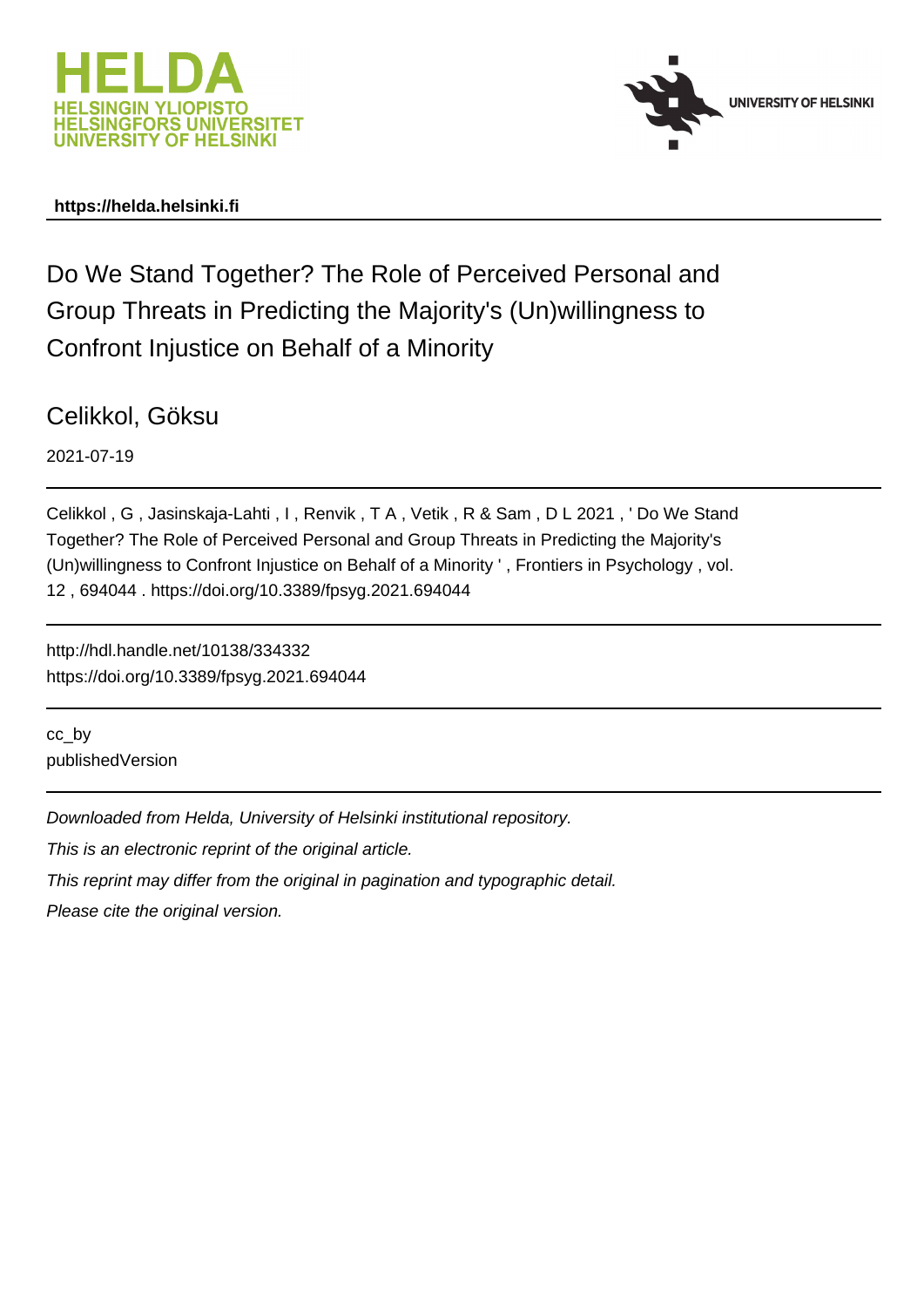



# [Do We Stand Together? The Role of](https://www.frontiersin.org/articles/10.3389/fpsyg.2021.694044/full)  [Perceived Personal and Group](https://www.frontiersin.org/articles/10.3389/fpsyg.2021.694044/full)  [Threats in Predicting the Majority's](https://www.frontiersin.org/articles/10.3389/fpsyg.2021.694044/full)  [\(Un\)willingness to Confront Injustice](https://www.frontiersin.org/articles/10.3389/fpsyg.2021.694044/full)  [on Behalf of a Minority](https://www.frontiersin.org/articles/10.3389/fpsyg.2021.694044/full)

Göksu Celikkol<sup>1\*</sup>, Inga Jasinskaja-Lahti<sup>1</sup>, Tuuli Anna Renvik<sup>2</sup>, Raivo Vetik<sup>3</sup> and *David Lackland Sam4*

<sup>1</sup>Department of Social Research, University of Helsinki, Helsinki, Finland, <sup>2</sup>Open University, University of Helsinki, Helsinki, *Finland, 3 School of Governance, Law, and Society, Tallinn University, Tallinn, Estonia, 4Department of Psychosocial Science, University of Bergen, Bergen, Norway*

#### **OPEN ACCESS**

#### *Edited by:*

*Dmitry Grigoryev, National Research University Higher School of Economics, Russia*

#### *Reviewed by:*

*Sophie Dɣ Walsh, Bar-Ilan University, Israel Maria Stogianni, University of Luxembourg, Luxembourg Ana Urbiola, University of Almeria, Spain*

*\*Correspondence: Göksu Celikkol [goksu.celikkol@helsinki.fi](mailto:goksu.celikkol@helsinki.fi)*

#### *Specialty section:*

*This article was submitted to Personality and Social Psychology, a section of the journal Frontiers in Psychology*

> *Received: 12 April 2021 Accepted: 09 June 2021 Published: 19 July 2021*

#### *Citation:*

*Celikkol G, Jasinskaja-Lahti I, Renvik TA, Vetik R and Sam DL (2021) Do We Stand Together? The Role of Perceived Personal and Group Threats in Predicting the Majority's (Un)willingness to Confront Injustice on Behalf of a Minority. Front. Psychol. 12:694044. [doi: 10.3389/fpsyg.2021.694044](https://doi.org/10.3389/fpsyg.2021.694044)*

**Purpose:** By utilizing data from Estonia, Finland, and Norway, this study explores how the perceptions of personal and group realistic threats, namely perceived ethnic discrimination and economic insecurity among national majorities, predict their unwillingness to confront injustice on behalf of Russian-speaking minority groups.

**Background:** Previous research on collective action to promote minorities' rights and social standing has focused either on minorities' own actions or factors promoting the willingness of majority group members to engage in collective action on behalf of minorities. In contrast, factors explaining the reluctance of majority group members to engage in collective action on behalf of minority groups have remained less explored. For example, studies have then ignored that the majority members may also feel threatened and may be economically insecure. Furthermore, the possible discrepancy between perceived personal vs. in-group's situation may influence majority group members' (un)willingness to confront injustice on behalf of a minority group.

**Method:** We employed polynomial regression with response surface analysis to analyze data gathered among national majority members in three countries (*N* = 1,341).

**Results:** Perceived personal and group realistic threats were associated with heightened unwillingness to confront injustice on behalf of the Russian-speaking minority. Furthermore, participants were more unwilling to confront injustice when they perceived more group than personal threat.

**Conclusion:** We found that majority group members' (un)willingness to confront injustice on behalf of the minority is related to how secure they perceive their own and their group status. Our results contribute to previous research by pointing out the important drawbacks of majorities' support for minorities' wish for social change.

Keywords: realistic threats, group threats, perceived discrimination, economic insecurity, collective action, minority rights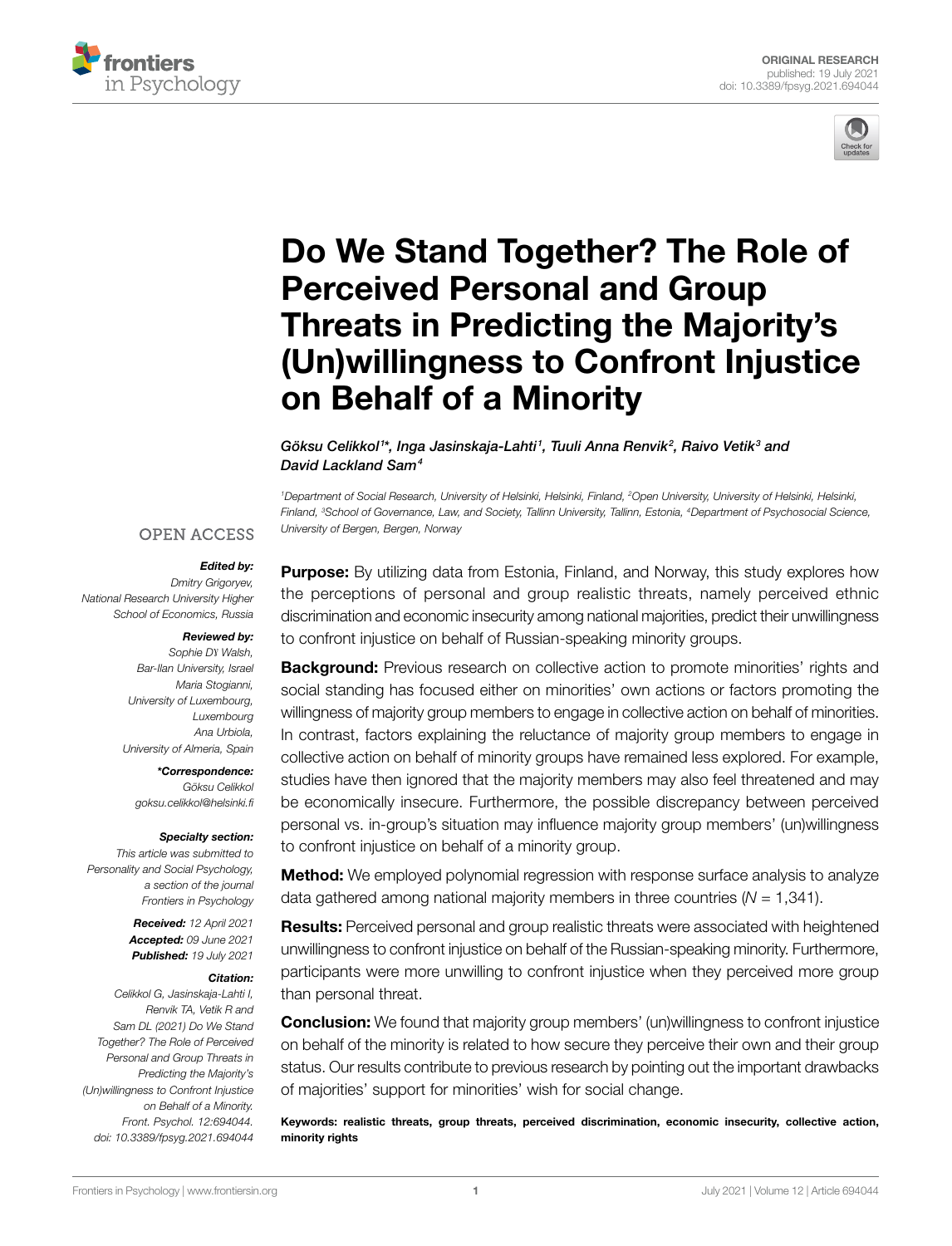#### Celikkol et al. **Realistic Threats and Confronting Injustice** Celikkol et al. **Realistic Threats and Confronting Injustice**

# INTRODUCTION

Previous research on support for collective action, i.e., actions and responses that aim to improve the position and status of an in-group, has often focused on the attitudes, intentions, and behaviors of disadvantaged and low-status groups, which usually also represent numerical minorities (see, e.g., Wright et al., 1990; van Zomeren et al., 2008). Such efforts are crucial to make the voices of minorities heard and to combat social inequalities. Inequality cannot, however, be seen as a matter of concern for only those who are most exposed to its negative consequences. For social change to occur, the efforts of majority groups are decisive. Not only do majority group members have more power (Sidanius and Pratto, 1999; Mallett et al., 2008), their actions taken on behalf of other groups in the society can be perceived as more persuasive than collective action by minority group members themselves (e.g., Mallett et al., 2008). These notions speak for the need for minority groups to have the support of the majority to better succeed in collective actions and, consequently, for social change to happen.

Indeed, there is evidence of social movements and protests that gained support from not only the disadvantaged groups but also from the advantaged majority group members, even though the advantaged group members themselves did not directly benefit from it (see, e.g., Subašić et al., 2008). Jetten (2019) recently pointed out that advantaged group members are more likely to support disadvantaged groups when group boundaries are seen as permeable, intergroup relations are perceived as secure, and the in-group's position is regarded as legitimate and stable (i.e., "noblesse oblige," see also Mols and Jetten, 2017). However, if an advantaged group assumes its superior position as legitimate but insecure, it may be highly discriminatory to secure its interests (Turner and Reynolds, 2001; see also Jetten, 2019).

In the context of immigration, there is increasing evidence that national majority groups, including their most wealthy members, often perceive immigration to pose a threat to their identity, security, and material wellbeing, and this may further heighten anti-immigrant sentiments (Schmuck and Matthes, 2014; Jetten et al., 2015; Shepherd et al., 2018; Hasbún López et al., 2019). Thus, majority group members may perceive minority groups' social mobility as challenging the status quo in which the majority group has a higher status, more resources, and privileges (Jetten, 2019). Hence, withdraw their support from actions promoting minority's position within the society or even engage in collective action against minorities (Hasbún López et al., 2019).

Research suggests that advantaged group members' support for system-challenging collective action is particularly not likely to occur in the presence of a perceived threat to their privileged position within the society (e.g., Stefaniak et al., 2020). Cottrell and Neuberg (2005) argued that such threat perceptions include threats to physical safety, group possessions and resources, and personal freedom. Integrated threat theory (Stephan and Stephan, 2000) defines perceived threats to in-group's economic situation and power, existing resources, and their security and existence in general as perceived realistic threats. Accordingly, previous research shows that national majority group members often perceive not only economic insecurity (see Jetten et al., 2015) but also social insecurity (i.e., feelings of insecurity in social situations) as a result of the prejudice and discrimination that they perceive from the ethnic minorities and immigrants (Kluegel and Bobo, 2001; Norton and Sommers, 2011). Both threats explain their opposition to immigration (e.g., Ferwerda et al., 2017; Jetten, 2019; Hasbún López et al., 2019; Wright and Esses, 2019). In the present study, we focus on two types of perceived realistic threats from the viewpoint of national majority group members: perceived ethnic discrimination and economic insecurity.

It is important to note that while research has examined various types of threats as experienced by majority group members in relation to immigrants, experiences of ethnic discrimination as a form of perceived threat among the majority members have received little research attention. There are, however, notions of the so-called "reverse discrimination" where majority members experience affirmative action policies (Bergmann, 1999) or diversity policy messages in organizations (Dover et al., 2016) as favoring members of disadvantaged groups (Norton and Sommers, 2011). Previous research found that such perceptions are linked with threats related to perceived changes in the racial status quo and increased outgroup bias (Wilkins et al., 2017). Also, more directly measured experiences of being discriminated against have been shown to go handin-hand with majority group members' feelings of insecurity, vulnerability, and deprivation, leading to increased antiimmigration rhetoric (see, e.g., Inglehart and Norris, 2016; Spruyt et al., 2016) and heightened perceptions of competition over scarce resources (e.g., Esses et al., 1998). Thus, we argue that perceptions of both realistic threats economic insecurity and discrimination may make advantaged majority group members withdraw from actions that benefit minorities.

Moreover, it is crucial to recognize that intergroup attitudes and behaviors are a reaction to a situation that is perceived as unfair (Runciman, 1966; Jasinskaja-Lahti et al., 2009) and/ or threatening (Tajfel and Turner, 1979; Cottrell and Neuberg, 2005; Verkuyten, 2009) not only personally but also, or even more so, collectively. While the revised threat theory (Stephan and Renfro, 2002) and previous research have differentiated between perceived personal and group threats and disadvantage (Taylor et al., 1990; Postmes et al., 1999; Stephan and Renfro, 2002), to our knowledge, there are no previous studies on the simultaneous effects of perceived threats to personal and in-group's security or economic status, when examining advantaged group members' unwillingness to confront injustice on behalf of the minority.

Finally, previous research often links perceptions of disadvantage to outgroup negativity (Runciman, 1966; for a meta-analysis, see Smith et al., 2012). Yet, recently emerging research on relative gratification suggests that the relationship between perceptions of wealth and prejudice can be non-linear (i.e., those who are economically secured may show high levels of prejudice; Dambrun et al., 2006). In this study, we account for the complexity and the possible non-linearity of the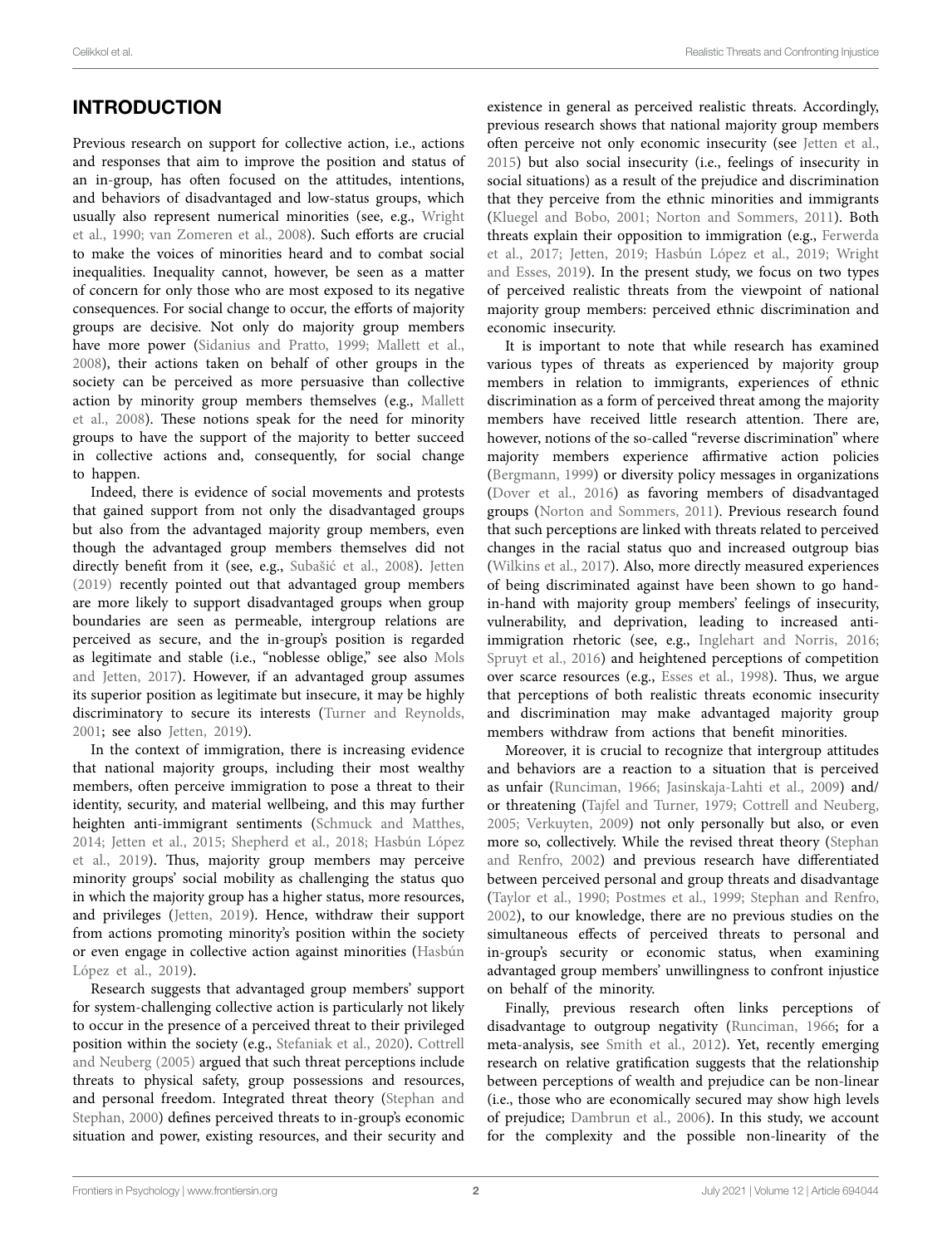relationship between perceived realistic personal and group threats and unwillingness to confront injustice on behalf of the minority (Shanock et al., 2010).

### Majority's (Un)willingness to Support Disadvantaged Minorities

It is not uncommon that collective action which aims to improve the position of minority groups gets considerable support not only from members of other underprivileged (e.g., Brysk and Wehrenfennig, 2010) but also advantaged groups (e.g., Subašić et al., 2008; van Zomeren et al., 2011). The question of what motivates advantaged group members to engage in actions promoting the position of the disadvantaged has therefore received increasing interest in recent studies. For example, outgroup perspective-taking and group-based guilt (Mallett et al., 2008), perceived violations of moral convictions (van Zomeren et al., 2011), and common superordinate group identification (Vezzali et al., 2015) have been identified as possible mechanisms that facilitate majority group members' collective action in support of disadvantaged minority groups. In addition, the positive intergroup contact has the potential to increase the willingness of majority group members to stand up for minority rights (Bagci and Çelebi, 2017; Reimer et al., 2017), in the form of ss stereotypical and negative evaluations of the outgroup (Kotzur et al., 2019).

Another line of research has focused on what makes advantaged group members withdraw from collective action on behalf of the disadvantaged. From a social identity theoretical point of view, advantaged group members are likely to take a harsh or even an oppressing stance toward the disadvantaged, if they see group boundaries as permeable, as it is possible to move between groups, and/or the in-group's position as insecure (Jetten, 2019). Indeed, Jackson and Esses (2000) argued that majority group members' wish to maintain their high status and power in society might undermine their willingness to support the empowering of the immigrants. They also documented that perceived economic competition and power struggle predict reluctance to support immigrants' empowerment. Other research supports the critical role of perceived intergroup threats in collective action mobilization. For example, whereas perceptions of low levels of economic and cultural threats predicted more willingness to help immigrants in Burhan and van Leeuwen's (2016) study, perceived intergroup threats predicted less willingness among majority group members to engage in collective action in support of the disadvantaged ethnic minority and immigrant groups in Shepherd et al's (2018) study. A recent 11-country European study by Hasbún López et al. (2019) also found more willingness to engage in collective action against refugees. Similarly, Stefaniak et al. (2020) have found that the increased attribution of the gains of the outgroup to the losses of the in-group (zero-sum game, Esses et al., 1998; Norton and Sommers, 2011) might not only prevent the advantaged group members from becoming allies in systemchallenging collective action but increase their support for system-supporting collective action.

Typically, groups with a higher status within the society tend to have easier access to the resources than disadvantaged minorities. Thus, perceiving the advantaged in-group's position as insecure might come with economic concerns. According to realistic conflict theory (Sherif, 1966; LeVine and Campbell, 1972), perceived competition over scarce resources can lead to conflict between two groups. Feelings of economic stagnation (Jetten, 2019) or relative deprivation (Runciman, 1966) may arise when a person feels that (s)he or her/his in-group should be entitled to something better or something that another person (or an outgroup) has. This may result in intergroup negativity. For example, the migration of both low- and highskilled immigrants has been shown to evoke threat perceptions among national majorities. Immigrants that are of similar skill levels raise concerns among national majority members due to their ability to compete in the labor market (see Mayda, 2006). In contrast, immigrants of lower socioeconomic status may be considered economic burdens by national majority members due to their use of benefits, such as free healthcare and unemployment compensation (Boeri et al., 2002; Mayda, 2006). Therefore, as Walsh and Tartakovsky (2021) argued, majority groups' perceptions of intergroup threats depend on the social structural characteristics and stereotypes of the groups in society. Importantly, not only the economically disadvantaged but also relatively well-off people can take a negative stance toward the disadvantaged, as they have more to lose, and as they might feel entitled to their advantaged position (Grofman and Muller, 1973; Guimond and Dambrun, 2002; Dambrun et al., 2006; Jetten et al., 2015).

Another concern among national majorities related to immigration is increased feelings of being a target of the minority's prejudice and subsequent insecurity (Kluegel and Bobo, 2001; Norton and Sommers, 2011). There is research showing that also advantaged national majority groups report ethnic discrimination and that it is associated with their negative attitudes toward immigrants and immigration (e.g., Celikkol et al., 2017). According to Grigoryev et al. (2020), particularly those majority group members who have a negative outlook on the social world by perceiving it as dangerous and competitive (cf. Dual Process Model; Duckitt, 2001), and thus, score high in right-wing authoritarianism and social dominance orientation, respectively, tend to regard immigration, multicultural ideology, and intergroup contact as threatening. However, the relationship between perceived prejudice and discrimination stemming from the minority group and the majority group's (un)willingness to support minorities may also be the opposite way. For example, group empathy theory posits that intergroup empathy (i.e., empathy felt by members of one group toward another group) can boost support on behalf of the other group even when the groups are in direct competition for rights, security, and resources (Sirin et al., 2016). Importantly, not only do different minority groups feel empathy toward each other, it is empathy that fuels their solidarity and mobilizes them to collective action. Additionally, majority group members may empathize with minority groups when they co-experience the unfair treatment experienced by minorities. Therefore, in this study, we argue that it is fruitful to study experiences of discrimination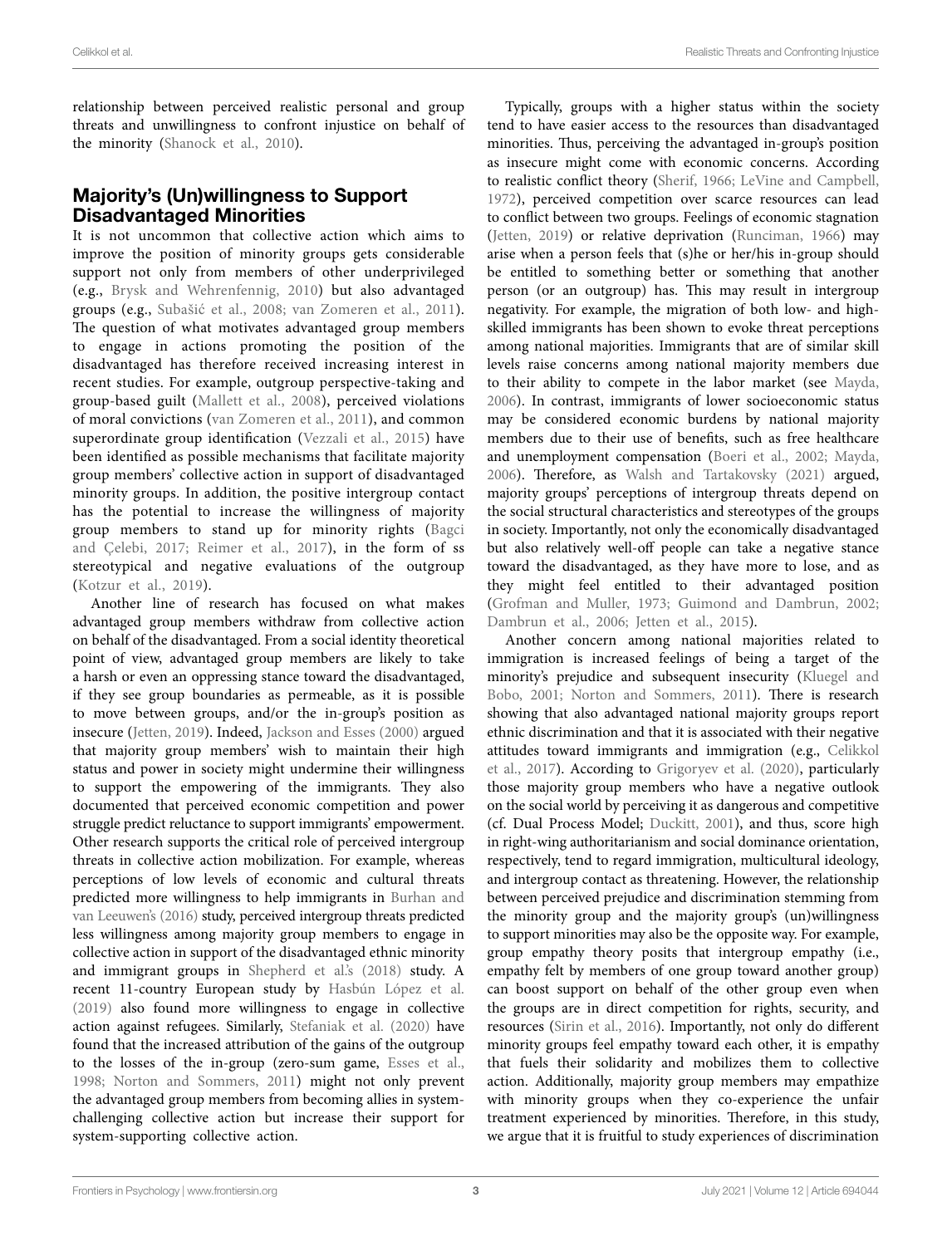from the viewpoint of the advantaged, as this may account for advantaged group members' (un)willingness to confront injustice on behalf of minorities.

Altogether, previous research indicates that national majority group members' perceptions of realistic threats may evoke a need to maintain the current social order (e.g., Li, 2019), leading them to withdraw support from minority movements that aim to change the status quo within the society. In this study, we investigate how realistic threat perceptions in the form of ethnic discrimination and economic insecurity are associated with advantaged groups' (un)willingness to confront injustice for the disadvantaged.

### Personal and Group Evaluations of Perceived Discrimination and Economic **Insecurity**

It is essential to acknowledge the possible discrepancies between personal and in-group's experiences of disadvantage, as pointed out by Taylor et al. (1990) in their theorization of personal/group discrimination discrepancy (PGDD). They suggested that people tend to perceive their in-group to be disadvantaged or discriminated more than themselves as individuals (PGDD; Taylor et al., 1990). According to Crosby (1984), such discrepancy may result from denial or minimization of personal disadvantage. Later on, Taylor et al. (1990) argued that it might be the other way around, i.e., the minority group members may exaggerate the level of discrimination that is targeted to their group in order to increase the probability of collective actions that may improve or maintain the in-group's status (see also Taylor et al., 1994). Finally, Quinn et al. (1999) proposed that such discrepancy is a result of the relative informational complexity involved in the comparison targets, with personal ratings being influenced by personal judgments and group ratings by social motives (Taylor et al., 1994; Postmes et al., 1999). In fact, it has been argued that in line with the social identity theory (SIT; Tajfel and Turner, 1979), it is especially beneficial for people to see themselves as more privileged and better-off than the other group members. This is a form of coping mechanism or a personal protection strategy (Smith and Spears, 1996; Postmes et al., 1999). In their study, Postmes et al. (1999) used a general disadvantage rating instead of discrimination and obtained evidence that such discrepancy not only occurs for discrimination – participants reported lower personal disadvantage compared to their group.

It should be noted here that both the cognitive and SIT and research on personal and group discrimination discrepancy often focus on the disadvantaged minorities. Yet, such discrepancy is visible regardless of the status of the group within the society, and there is a small but growing body of research showing that personal-group discrepancy in discrimination applies to both underprivileged and privileged groups (Postmes et al., 1999). Similarly, Celikkol et al. (2017) found that Finnish majority group members in Finland perceived higher levels of group discrimination than personal discrimination.

The distinction between personal and group perspectives has also been made within relative deprivation theory (Runciman, 1966) that distinguishes fraternalistic (group) deprivation from

egoistic (personal) deprivation and suggests that these two types of deprivation may lead to distinct consequences (see Guimond and Dubé-Simard, 1983; Dube and Guimond, 1986). It has been argued that group-level (but not personal-level) comparisons are a predictor of social behavior (see Walker and Pettigrew, 1984) and prejudice (see Pettigrew et al., 2008; Celikkol et al., 2017). Furthermore, previous research suggests that an individual may have a positive view of his/her own living conditions, wellbeing, and lifestyle while having a negative view of the situation in the country in general (Whitman, 1998). While the present research does not focus on relative deprivation, it acknowledges that people may have concerns about their personal economic situation as well as their in-group's economic standing. Moreover, such concerns are not specific to the economically disadvantaged groups in society only. For example, Vanneman and Pettigrew (1972) found that Whites who felt fraternally deprived had the highest reluctance to support Black political candidates.

To sum up, previous research highlights the critical role of the perceptions of personal and group realistic threats (in terms of economic insecurity and ethnic discrimination) in explaining the majority's unwillingness to confront injustice on behalf of minorities. However, it fails to show how personal and group threats perceptions are jointly and non-linearly linked to intergroup outcomes. Therefore, in this study, we examine whether and how not only the joint (or additive) effect of these two types of threats but also the possible discrepancies (including non-linear associations) between them account for majority group members' (un)willingness to confront injustice.

#### Aims and Hypotheses

In this three-country study conducted in Estonia, Finland, and Norway, the main aim was to complement previous research by showing how national majority group members' perceptions of personal and in-group's realistic threats (economic insecurity and ethnic discrimination) may explain unwillingness on their part to confront injustice on behalf of the Russian-speaking minorities. All three countries share a border with Russia and have a sizeable Russian-speaking immigrant population. Additionally, even though in all these three countries, Russians are known to face high levels of prejudice (e.g., Jaakkola, 2000; Aure, 2011; Varjonen et al., 2017; Vetik, 2019), their integration prospects are relatively good compared to other immigrant and refugee groups due to the Russians high level of education, cultural closeness, transnational networks, and economy (e.g., Varjonen et al., 2017). We argue that in the context of increasing immigration, majority group members may feel threatened by voluntary immigrants and the diasporic immigrant communities in their countries. They may have feelings of not being "better-off" enough or being targets of unfair integration policies that favor minority group members. They may also perceive ethnic prejudice (see Turner and Reynolds, 2001; Jetten, 2019), and these perceptions may result in their reluctance to confront injustice on behalf of the disadvantaged.

Methodologically, we use a novel statistical approach that is only emerging within the social sciences field, namely polynomial regression with surface response analysis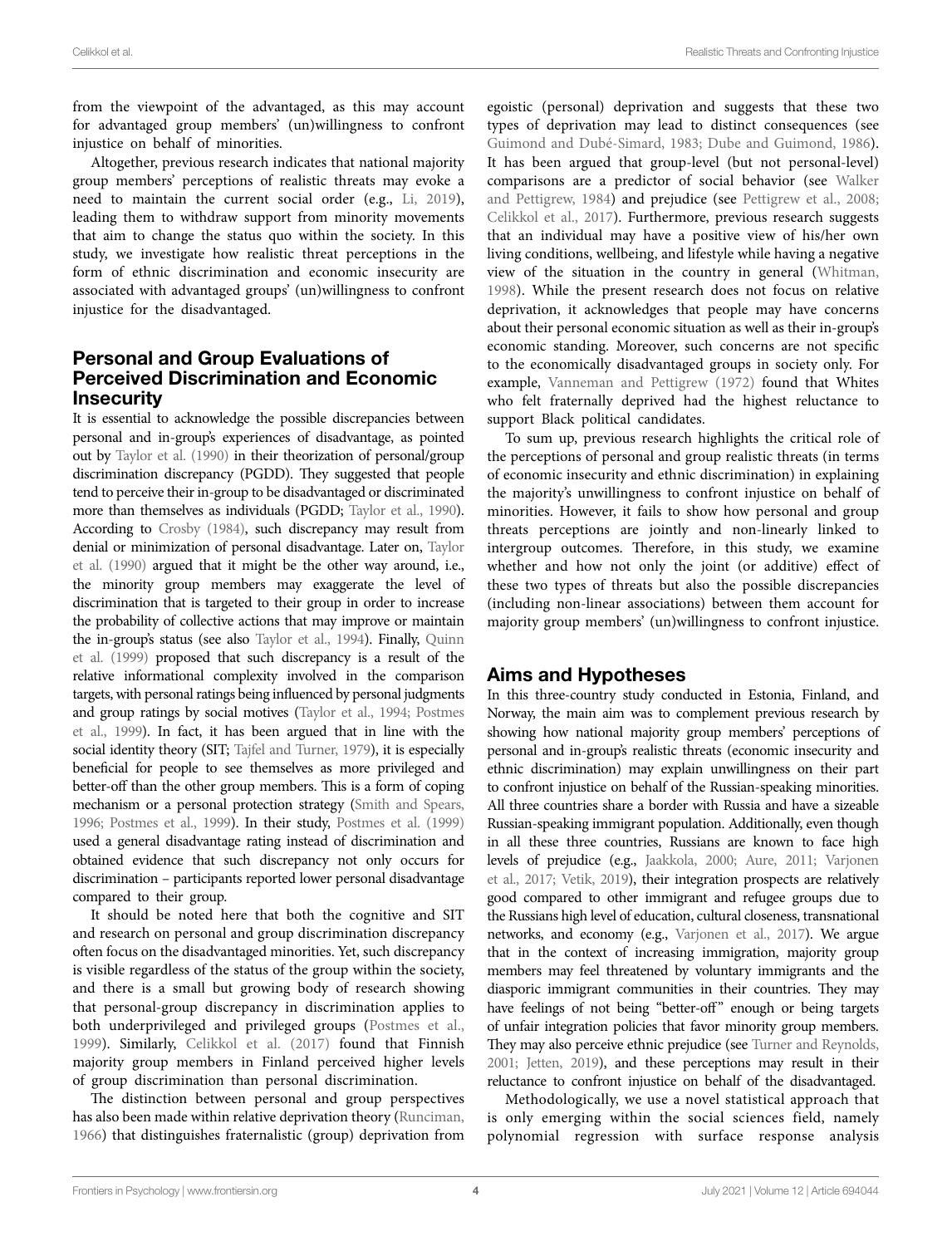(Shanock et al., 2010). This approach allows us to see the predictive power of the different combinations of personal and group disadvantages. Following the argument by Denissen et al. (2018), we see many advantages in preferring response surface analysis over traditional analytical approaches in our study. Such analysis helps us see how congruence (or agreement) between two predictors is related to the outcome and demonstrates how the discrepancy (or disagreement) between the predictors can be related to the outcome. With polynomial regression analysis, it is also possible to see whether it is agreement or disagreement between variables that better predicts the outcome and whether the relationship is linear or non-linear.

Intergroup threat theory (Stephan and Stephan, 2000; Stephan and Renfro, 2002) distinguishes between personal and group threats, personal-group discrepancy research (e.g., Taylor et al., 1990) posits the gap between personal and group evaluations of injustice, and SIT-based research on collective action (e.g., van Zomeren et al., 2008) recognizes the important role of perceived injustice and threat on collective action intentions. Based on these research lines, two different predictions for the association between majority group members' perceived disadvantage and their (un)willingness to confront injustice on behalf of a minority can be made. On the one hand, we could expect that the higher perceptions of both personal and group threats will predict majority members' unwillingness to confront injustice. This prediction is based on the notion that when one perceives threats on several dimensions, i.e., both personally and for fellow in-group members, it is more likely that this multifaceted threat perception evokes defensive intergroup reactions. Previously, it was argued that experiencing disadvantage in more than one dimension in life may exacerbate the negative effects of disadvantage (DiPrete and Eirich, 2006; Renvik et al., 2018), a phenomenon referred to as having a cumulative disadvantage. Experiencing multifaceted, cumulative disadvantages in the form of personal- and group-level realistic threats might make people more reluctant to help the outgroup perceived as the source of these threats. Consequently, our first hypothesis is follows:

*H1*: National majority group members, who perceive higher levels of personal and group threats (in terms of ethnic discrimination, H1a, and economic insecurity, H1b), will be more unwilling to confront injustice for Russian-speaking minority group members.

Based on perceived PGDD research (Taylor et al., 1990), people tend to perceive more discrimination directed to their in-group than themselves. Importantly, as Tajfel and Turner (1979, p. 34) argued, *intergroup* reactions result from perceived conflict between *groups*. Moreover, as Sassenberg and Woltin (2009) discussed, group members self-regulate based on their social identity, which means that the outcomes of one's behavior are evaluated based on their effects on the in-group as a whole rather than for the individual. Therefore, heightened levels of outgroup negativity may arise even as a reaction to perceived personal advantage in the context of group disadvantage. In this study, we explore whether it is the perceptions of doing personally, economically better while perceiving the in-group to be doing worse, as well as not being personally discriminated but perceiving the in-group to be discriminated may also cause (i.e., the discrepancy between the low- or under-estimated perceived personal and high- or overestimated group threats) that predicts the majority members' higher willingness to protect their group interests by showing less support for minorities. Consequently, our second hypothesis is follows:

*H2*: Those who perceive higher levels of threat to their in-group as a whole and lower levels of threat to themselves (H2a for ethnic discrimination and H2b for economic insecurity) will be more unwilling to confront injustice on behalf of the minority group.

While both hypotheses H1 and H2 predict a linear association between the personal/group threat perceptions and (un) willingness to confront injustice on behalf of the minority, based on the research and growing evidence on relative gratification and V-curve hypothesis (Dambrun et al., 2006; Jetten et al., 2015), we should also account for possible non-linear relations between our predictor variables and the outcome. Therefore, given the advantage of using polynomial regression analysis, we explore possible non-linear relations between the perceived personal/group realistic threats and willingness to confront injustice in this study.

Although reactions to the same minority group are examined in three neighboring countries with many similarities that we discuss next, we also account for the contextual differences, for example, in the size and societal position of Russian-speaking minorities. Thus, while our primary focus is on the general social-psychological mechanism related to perceived personal and group threats as predictors of unwillingness to support minority outgroups, we also explore possible between-country differences (RQ3).

## Contexts of the Study

Estonia regained its independence after the collapse of the Soviet Union in 1991. Although Russians have been living in Estonia for centuries, it was only at the start of the Soviet period, the Russian-speaking minority was known to make up the largest minority group in Estonia, constituting around 25 percent of the whole population. After gaining its independence, Estonia adopted the Citizenship Act in 1993 as a part of the new Estonian citizenship law, which required Russians who have arrived in Estonia during the Soviet era to go through a naturalization process that required competence in the Estonian language. As a result, a large group of Russians has become stateless (Barrington, 1995). Even today, around 80.000 stateless people live in Estonia, and approximately half of the Russians hold Estonian citizenship (Vetik, 2019). Furthermore, during the Soviet era, several political institutions in Estonia operated in Russian, and a separate Russian language education system was established. Russians who arrived in the country did not see the need to learn Estonian until the new citizenship law (see Kruusvall et al., 2009). Therefore, Estonia's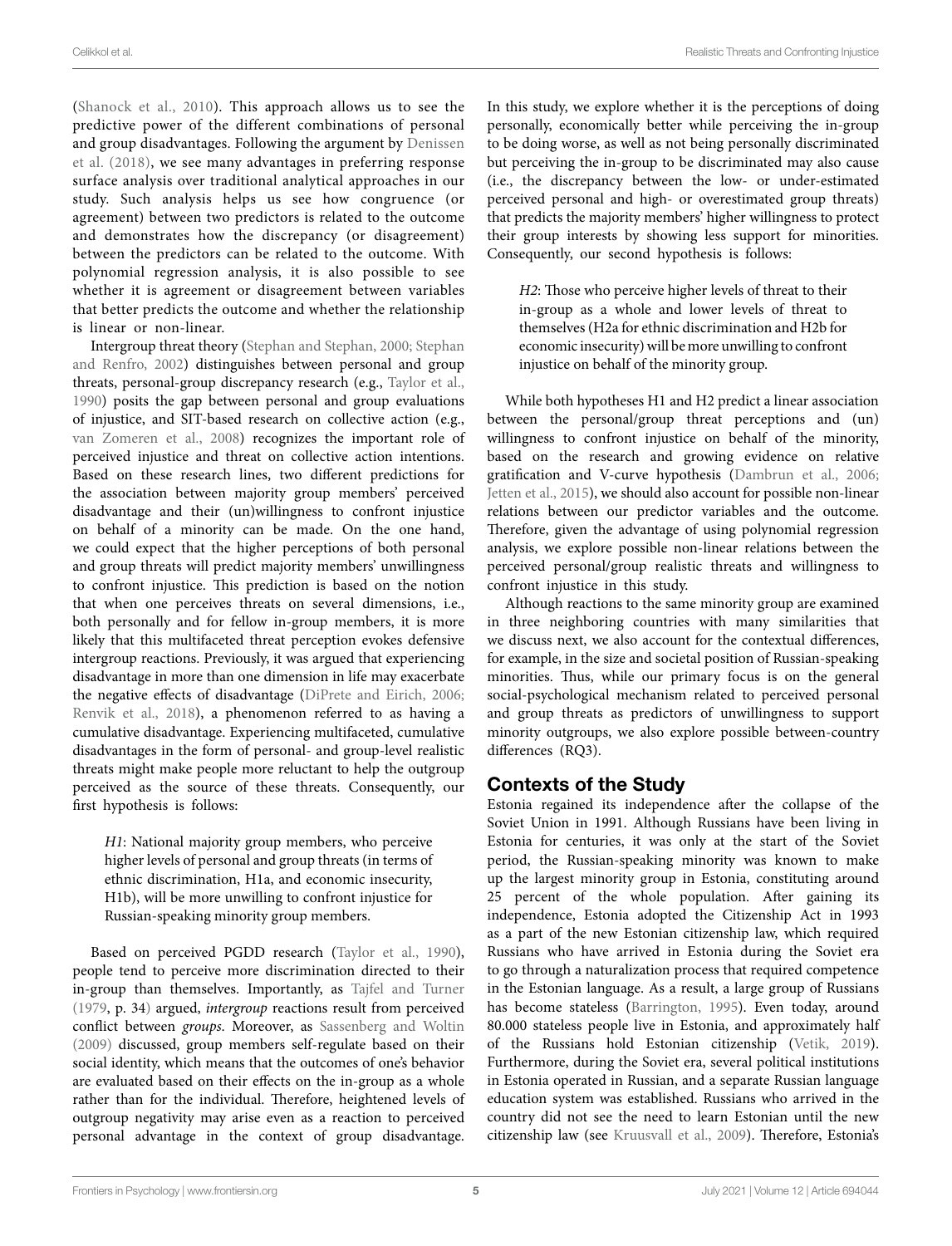|                                      | Estonia |           | <b>Finland</b> |           | Norway |       | Overall sample |       |
|--------------------------------------|---------|-----------|----------------|-----------|--------|-------|----------------|-------|
|                                      | M       | <b>SD</b> | M              | <b>SD</b> | М      | SD    | М              | SD    |
| Personal discrimination              | 1.89    | 0.90      | l.91           | 0.96      | 1.85   | 1.00  | 1.88           | 0.95  |
| Group discrimination                 | 3.08    | 1.03      | 2.46           | 1.05      | 2.32   | 1.10  | 2.66           | 1.11  |
| Personal economic insecurity         | 2.58    | 1.24      | 2.30           | 1.01      | 1.97   | 1.27  | 2,29           | 1.22  |
| Group economic insecurity            | 3.49    | 0.98      | 3.26           | 1.09      | 2.51   | 1.00  | 3.08           | 1.11  |
| Willingness to confront<br>injustice | 2.33    | 0.75      | 2.66           | 0.98      | 3.62   | 1.02  | 2.91           | 1.09  |
| Age                                  | 48.48   | 16.47     | 45.87          | 13.75     | 51.84  | 18.37 | 49.08          | 16.75 |
| Gender (% female)                    | 53.4    |           | 57             |           | 46.6   |       | 51.8           |       |

**TABLE 1** | Overall and country-specific means and standard deviations of all variables.

language reform harmed Russians' status in the labor market and their education. This was perceived as "a form of forced acculturation or a vehicle for exclusion, aiming to create a unitary nation-state in Estonia" (Kruusvall et al., 2009) by the Russian minority. On the other hand, Russia is often perceived as a nearby threat in Estonia. Any protests against the new citizenship policy were perceived as directly against Estonia and as a representation of the imperialist desires of Russia (Vetik, 2019).

In Finland, Russian-speaking immigrants are one of the largest immigrant groups (Statistics Finland, 2019) and one of the oldest ethnic minorities dating back to times when Finland was under the rule of the Russian Empire. Finland gained independence in 1917, but with the start of the Winter War in 1939–40 between Finland and the USSR, it lost some of its territories. Finland has been receiving Russian-speaking immigrants, which peaked at the collapse of the Soviet Union in 1991 and subsequently a steady growth. In terms of attitudes toward Russian speakers in Finland, Russian-speaking immigrants are known to be subjected to quite high levels of prejudice and discrimination (see Varjonen et al., 2017). It was previously shown that such experiences prevent people who have immigrated from the former Soviet Union from identifying themselves with the national majority and thus have negative attitudes toward the national majority (Jasinskaja-Lahti et al., 2009).

In Norway, the Russian-speaking immigrant group is considerably smaller compared to Finland and Estonia. As of 2016, when the data for this study were collected, immigrants made up for 13 percent of the total population in Norway, and only 2 percent of the immigrants had Russian as their mother tongue (Statistics Norway, 2016). After the collapse of the Soviet Union, Norway received a large number of immigrants from Russia. Most Russians who migrated to Norway have transnational family ties and intercultural marriages (e.g., Flemmen, 2008; Heyse, 2010; Munkejord, 2017), and the majority of them is first-generation immigrants. While there is not much systematic research done on the integration of Russian-speaking immigrants into Norwegian society, the social status of Russian-speaking immigrants in Norwegian society is not particularly high, perhaps due to possible Russian aggression toward Norway. Thus, Russianspeaking migrants to Norway face some prejudice.

### MATERIALS AND METHODS

#### Participants and Data

The data used in this study were gathered as a part of the international collaborative project called Mutual Intercultural Relations in Plural Societies (MIRIPS), coordinated by Berry (2017). (see *Mutual Intercultural Relations*. Cambridge, Cambridge University Press; and project website: [http://www.victoria.ac.nz/](http://www.victoria.ac.nz/cacr/research/mirips) [cacr/research/mirips](http://www.victoria.ac.nz/cacr/research/mirips)). The MIRIPS project investigated various underlying mechanisms of intercultural relations, including but not limited to multiculturalism ideology, contact, acculturation attitudes, and social identification in 17 countries. Estonian and Norwegian data were collected within the MIRIPS sub-project called DIMA, with the help of the Estonian Social and Market Research Company (i.e., Saar Poll). While in Estonia, face-toface interviews among ethnic Estonian adults were undertaken in 2015, in Norway, a web-based survey was sent to a random sample of native Norwegians using a pre-recruited Computer Assisted Web Interview panel of approximately 58,000 Norwegians. Finnish data were gathered within the MIRIPS-FI project in 2012 through a postal survey among the representative sample of Finnish majority members. Response rates were as follows: 48% for Estonia, 33.5% for Finland, and 36% for Norway. Although the response rates were less than ideal for each country, they were acceptable. In recent years, response rates to surveys are declining in general, mainly due to increased community-based studies and subsequent participation fatigue (e.g., Nulty, 2008; Burgard et al., 2019). Nevertheless, the results of this study should be interpreted cautiously. The overall sample included 1,341 participants ( $N = 506$  for Estonia,  $N = 335$  for Finland, and  $N = 500$  for Norway). The inclusion criteria were the mother tongue, country of birth, and country of residence at the time of the survey. The mean age and gender distribution of the participants per country can be shown in **Table 1**. The gender and age of the participants were controlled in the analyses while testing the main models.

#### Measures

*Perceived personal ethnic discrimination* from Russian minority group members was measured with two items adapted from the perceived discrimination scale by Berry et al. (2006). The items were "I think that <MINORITY MEMBERS> have something against me because I'm <MAJORITY MEMBER>"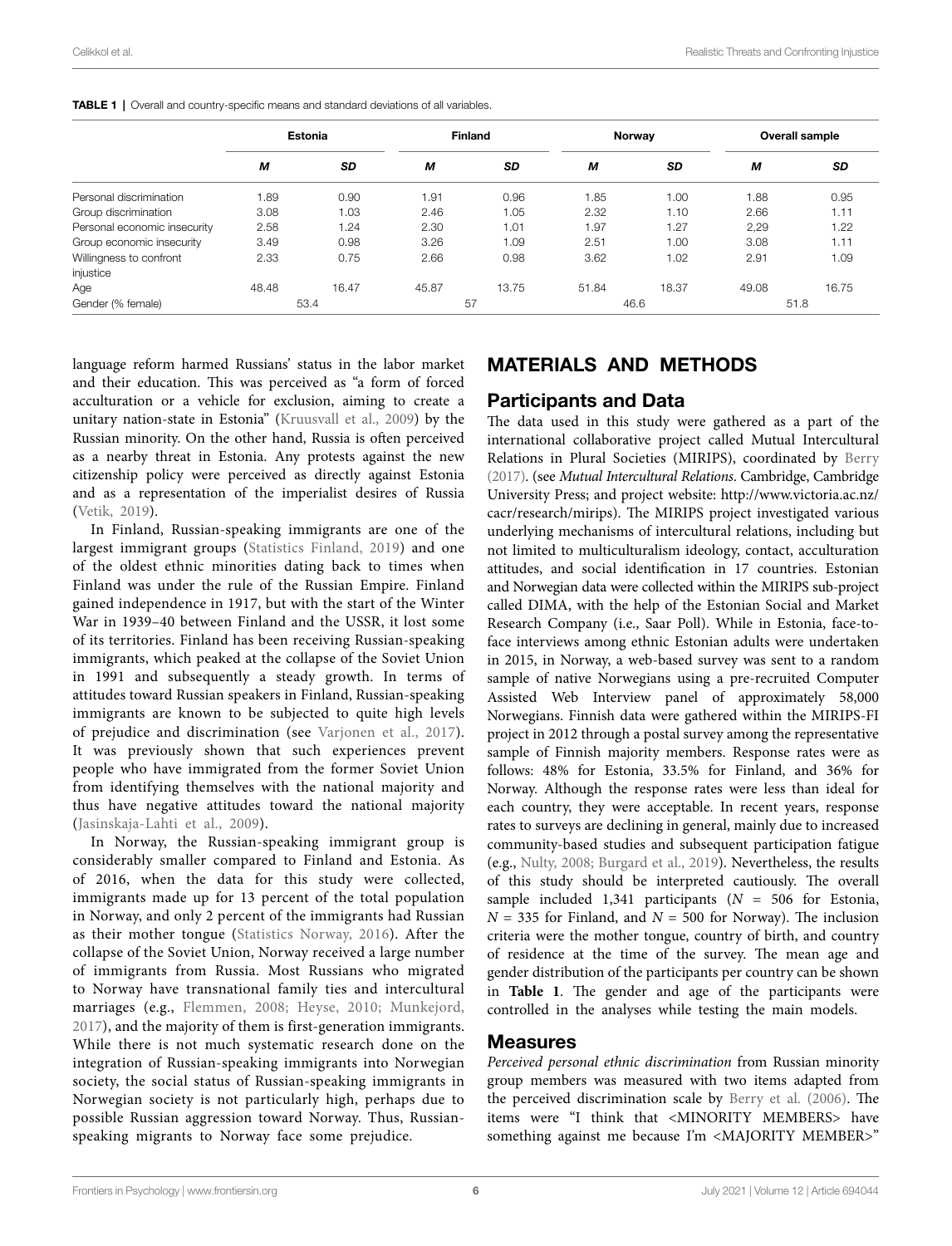and "<MINORITY MEMBERS> have threatened or attacked me because I'm <MAJORITY MEMBER>." The Spearman-Brown coefficients were 0.65 for the whole data; 0.66 for Estonia, 0.63 for Finland, and 0.68 for Norway.

*Perceived group ethnic discrimination* from Russian minority group members was also measured with two items adapted from Berry et al. (2006) perceived discrimination scale. The items were "In my opinion <MINORITY> have treated <MAJORITY> unfairly or otherwise negatively" and "I think that <MINORITY> do not accept <MAJORITY>." The Spearman-Brown coefficients were 0.78 for the whole data; 0.76 for Estonia, 0.77 for Finland, and 0.78 for Norway.

*The perceived personal economic insecurity* was assessed with a single question: "What is your or your family's current economic situation?" The responses ranged from  $1 =$  "We earn/ have enough money for our needs and are able to save" to 5 = "We have to cut back on consumption, and we cannot/ do not manage on our earnings," with higher values indicating more personal economic insecurity.

*Perceived group economic insecurity* was assessed with a single item: "Compared to <MAJORITY>, the social and economic standing of <MINORITY> is much worse" and participants' responses to the item on a 5-point scale that ranged from  $1 =$ "Strongly disagree" to  $5 =$  "Strongly agree." To achieve compatibility with the corresponding personal measure, the responses were recoded as  $1 =$  "Strongly agree" to  $5 =$  "Strongly disagree," with higher values indicating higher perceived group economic insecurity.

*Willingness to confront injustice on behalf of the minority* was assessed with two items that tap into the confronting injustice toward minority were adapted from Simon et al. (1998) four-item measure of willingness to participate in (future) collective action on behalf of the minority: "(I would) defend the rights of <MINORITY> in a public debate" and "(I would) intervene verbally in situations in which I notice discrimination of <MINORITY>." Participants responded to the items on a 4-point scale that ranged from  $1 =$  "No/Totally disagree/ Definitely not ready to" to  $4 =$  "Yes/Totally agree/Definitely ready to" in Finland and Estonia and on a 5-point scale with the same response options as well as an option of " $3 =$  Nor disagree or agree." To ensure compatibility across the countries, the responses were converted to standardized scores. The Spearman-Brown coefficients were 0.60 for the whole data; 0.60 for Estonia, 0.42 for Finland, and 0.73 for Norway.

*Age* and *gender* were included as covariates in the analyses. Alongside those measures, the survey included other measures which were not used in this study, such as outgroup trust, satisfaction with life, appreciation of Russian culture, intergroup anxiety, and support for multicultural ideology.

#### Statistical Analysis

In order to see how different combinations of both personal and group threats predict majorities' (un)willingness to confront injustice for minority, we employed polynomial regression with subsequent response surface analysis that allows us to see the relationship between the two interrelated predictor variables by producing a three-dimensional figure (Edwards and Parry, 1993; Shanock et al., 2010).

### RESULTS

#### Preliminary Analysis

The overall and country-specific descriptive statistics can be shown in **Table 1**. The results of one-way between groups ANOVA showed that while perceived personal discrimination scores in each country did not differ significantly  $[F(2, 1,269) = 1.45,$  $p = 0.236$ , there was a significant difference among countries in perceived group discrimination  $[F(2, 1,244) = 66.36, p < 0.001]$ , perceived personal economic insecurity [*F*(2, 1,315) = 32.66, *p* < 0.001], and perceived group economic insecurity [*F*(2, 1,269) = 115.67,  $p < 0.001$ ]. Post-hoc comparisons showed that the mean of perceived group discrimination in Estonia (*M* = 3.08,  $SD = 1.03$ ) was significantly higher than Norway ( $M = 2.36$ ,  $SD = 1.10$ ) and Finland ( $M = 2.46$ ,  $SD = 1.05$ ), while there were no significant difference between Finland and Norway. Perceived personal and group economic insecurity scores differed significantly among all three countries. Results showed that perceived personal economic insecurity was the highest in Estonia  $(M = 2.58,$ *SD* = 1.23), followed by Finland (*M* = 2.30, *SD* = 1.01), and lowest in Norway ( $M = 1.97$ ,  $SD = 1.27$ ). Similarly, perceived group economic insecurity was the highest in Estonia  $(M = 3.49,$ *SD* = 0.98), followed by Finland (*M* = 3.26, *SD* = 1.10), and Norway ( $M = 2.51$ ,  $SD = 1.01$ ). At the level of the whole data, participants perceived higher levels of group threat (both ethnic discrimination and economic insecurity) compared to personal threat, and this difference was significant;  $t(1221) = -33.321$ , *p* < 0.001 for discrimination and *t*(1252) = 18.483, *p* < 0.001 for economic insecurity. This difference was found in all three countries: *t*(481) = −28.051, *p* < 0.001 for Estonia; *t*(331) = −16.972, *p* < 0.001 for Finland; and *t*(407) = −14.618, *p* < 0.001 for Norway for discrimination, and  $t(485) = 12.709$ ,  $p < 0.001$  for Estonia; *t*(326) = 11.756, *p* < 0.001 for Finland; and *t*(439) = 7.980, *p* < 0.001 for Norway for economic insecurity. **Table 2** presents the bivariate correlations among the variables for the entire sample. All predictor variables were negatively correlated with willingness to confront injustice. By using the online calculator launched by Lenhard and Lenhard (2014), we found that group threat variables were significantly more strongly correlated with (un)willingness to confront injustice, as compared to the personal threat variables: for ethnic discrimination,  $z = 7.589$ ,  $p < 0.001$  and for economic insecurity,  $z = 3.793$ ,  $p < 0.001$ .

Regarding our main analysis, one of the assumptions of polynomial regression analysis is that there are enough participants in the data who have discrepancies between the two predictors (Shanock et al., 2010). To see if our sample qualifies for this assumption, we followed the procedure introduced by Fleenor et al. (1996) and cited in Shanock et al. (2010). Over half of our sample had discrepant values for both types of predictor variables; only 32.8% of our sample rated their perceptions of personal and group ethnic discrimination to be similar, and 26.5% perceived similar personal and group economic insecurity. Thus, we moved on with the polynomial regression analysis to examine the effect of discrepancies between the different types of threats perceived by the majority groups on the outcome variable.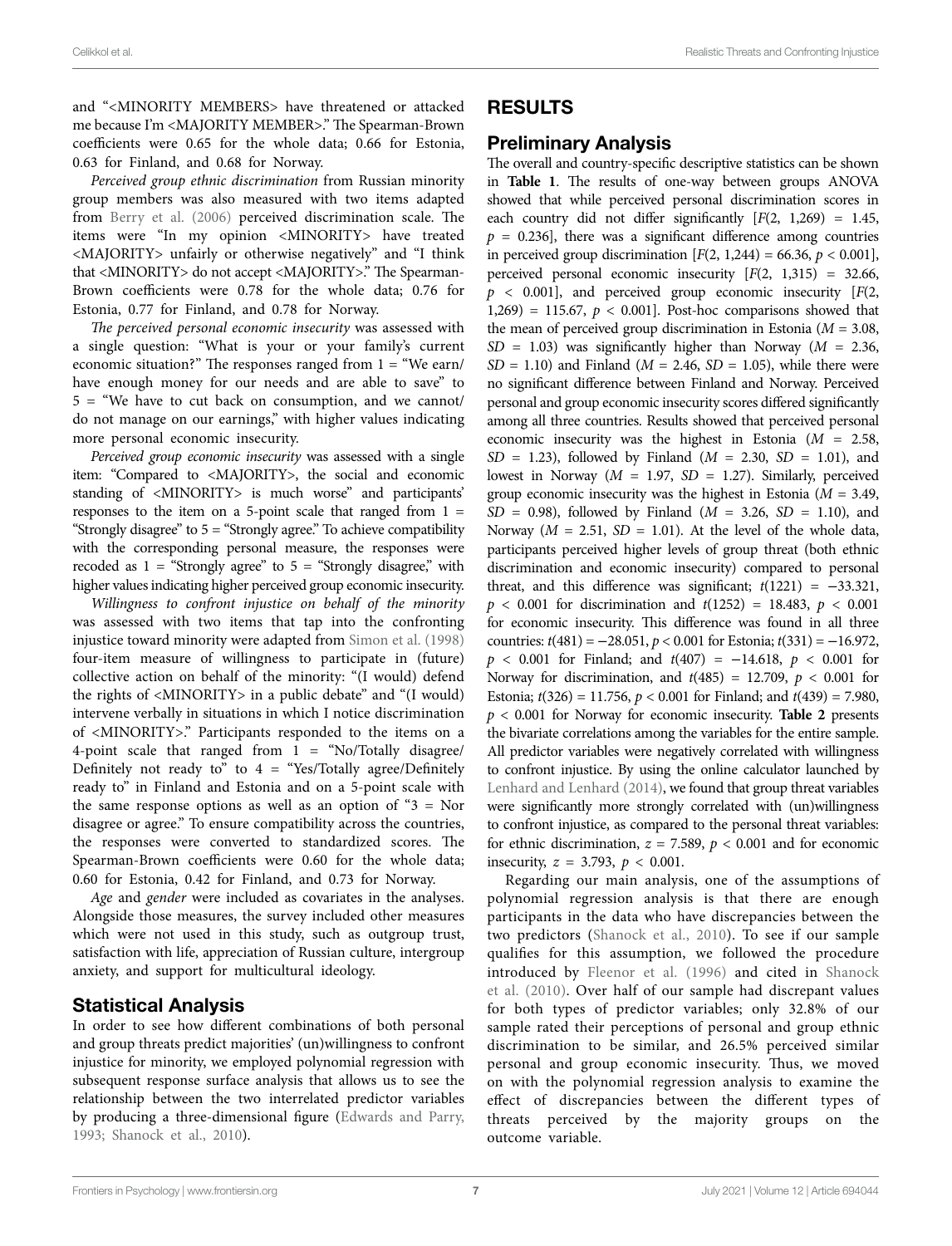|  |  |  | <b>TABLE 2</b>   Pearson correlations among all variables for the combined sample. |
|--|--|--|------------------------------------------------------------------------------------|
|  |  |  |                                                                                    |

| S. No. | <b>Variables</b>                     |   | $\mathbf{2}$             | 3                        | 4        | 5         | 6         |                          |
|--------|--------------------------------------|---|--------------------------|--------------------------|----------|-----------|-----------|--------------------------|
| 1.     | Personal discrimination              | - | $0.65**$                 | $0.10**$                 | 0.05     | $-0.27**$ | $-0.08**$ | $-0.06*$                 |
| 2.     | Group discrimination                 |   | $\overline{\phantom{0}}$ | $0.16**$                 | $0.10**$ | $-0.43**$ | $-0.03$   | 0.01                     |
| 3.     | Personal economic<br>insecurity      |   |                          | $\overline{\phantom{m}}$ | $0.13**$ | $-0.19**$ | $-0.06*$  | $0.08**$                 |
| 4.     | Group economic<br>insecurity         |   |                          |                          |          | $-0.32**$ | 0.01      | 0.05                     |
| 5.     | Willingness to confront<br>injustice |   |                          |                          |          | -         | $0.11**$  | $-0.06$                  |
| 6.     | Age                                  |   |                          |                          |          |           |           | $-0.05$                  |
| 7.     | Gender $(0 = male)$                  |   |                          |                          |          |           |           | $\overline{\phantom{0}}$ |

\**p < 0.05;* \*\**p < 0.01.*

### Results of the Polynomial Regression and Surface Analysis

By following the procedure of Atwater et al. (2005), we performed a polynomial regression analysis by including the two midpoint centered predictor variables, the square of both these variables, and the cross product of these variables. Instead of evaluating the regression coefficients, we examined four surface test values (Edwards, 2007) by using the Excel macro provided by Shanock et al. (2010). The respective values are as follows: a1 showing the slope along the agreement line (in which both predictors are simultaneously high or low), a2 showing the curvature along the agreement line, a3 showing the direction of the discrepancy along the disagreement line (in which one predictor is high while the other is low, and vice versa), and a4 showing the degree of discrepancy. The results that include the unstandardized coefficients and the surface test values for both models (i.e., Model 1 for perceived ethnic discrimination and Model 2 for perceived economic insecurity) can be shown in **Table 3**.

#### Model 1 – Perceived Personal and Group Ethnic **Discrimination**

Figure 1 shows the three-dimensional response surface based on the surface test values. The line of agreement is depicted with a dashed line, and the line of disagreement is depicted with a straight line. The results show that perceived personal and group discrimination jointly predict (un) willingness to confront injustice along the agreement line, and the relationship is a negative and linear one (slope test statistic =  $-0.33$ ,  $p < 0.001$ ). This indicates that those national majority group members who perceived higher levels of both personal and group discrimination were more unwilling to confront injustice on behalf of the Russian minority (see the figure on the left side).

The two types of perceived ethnic discrimination also jointly predicted unwillingness to confront injustice along the disagreement line (slope test statistic =  $0.48$ ,  $p < 0.001$ ). A significant positive slope shows the direction of the discrepancy: Unwillingness to confront injustice for the Russian minority was higher when the lower levels of perceived personal discrimination were accompanied by the higher levels of perceived group discrimination (see the figure on TABLE 3 | Unstandardized coefficients and the surface test values for Model 1 and 2.

|                  | Model 2                                         |                                                   |  |  |
|------------------|-------------------------------------------------|---------------------------------------------------|--|--|
| b (SE)           | Variables                                       | b (SE)                                            |  |  |
| $-0.47**$ (0.11) | Constant                                        | $-0.61**$ (0.11)                                  |  |  |
| $0.01**$ (0.01)  | Age                                             | $0.01**$ (0.01)                                   |  |  |
| $-0.11(0.06)$    | Gender                                          | $-0.06(0.06)$                                     |  |  |
| 0.08(0.08)       | Perceived                                       | $-0.06*(0.03)$                                    |  |  |
|                  | personal                                        |                                                   |  |  |
|                  |                                                 |                                                   |  |  |
|                  |                                                 | $-0.27**$ (0.03)                                  |  |  |
|                  |                                                 |                                                   |  |  |
|                  | PPE <sup>2</sup>                                | $0.08**$ (0.02)                                   |  |  |
|                  | $PPE \times PGE$                                | 0.02(0.02)                                        |  |  |
| 0.04(0.03)       | PGF <sup>2</sup>                                | 0.01(0.02)                                        |  |  |
| $0.20/0.19**$    | $R^2/\Delta R^2$                                | $0.15/0.15**$                                     |  |  |
|                  | Surface tests                                   |                                                   |  |  |
|                  | Agreement line                                  |                                                   |  |  |
| $-0.33**$        | Slope (a1)                                      | $-0.34**$                                         |  |  |
| 0.07             | Curvature (a2)                                  | $0.12**$                                          |  |  |
|                  | Disagreement line                               |                                                   |  |  |
| $0.48**$         | Slope (a3)                                      | $0.21**$                                          |  |  |
| 0.09             | Curvature (a4)                                  | 0.08                                              |  |  |
|                  | $-0.40**$ (0.07)<br>0.04(0.04)<br>$-0.01(0.06)$ | economy (PPE)<br>Perceived group<br>economy (PGE) |  |  |

\**p < 0.05;* \*\**p < 0.01.*

the right side). Thus, both of our hypotheses (H1a and H2a) for the association between personal- and group perceived discrimination and unwillingness to confront injustice faced by the Russian minority were supported.

#### Model 2 – Perceived Personal and Group Economic Insecurity

Figure 2 is the graph that shows the response surface test results for Model 2. Again, the agreement between the perceived personal and group economic insecurity significantly predicted the unwillingness of the majority to confront injustice on behalf of the minority. The linear slope was again significant and negative (slope test statistic = −0.34, *p* < 0.001), suggesting that majority group members who perceived heightened economic insecurity both personally and at the group level were more unwilling to confront injustice for the Russian minority.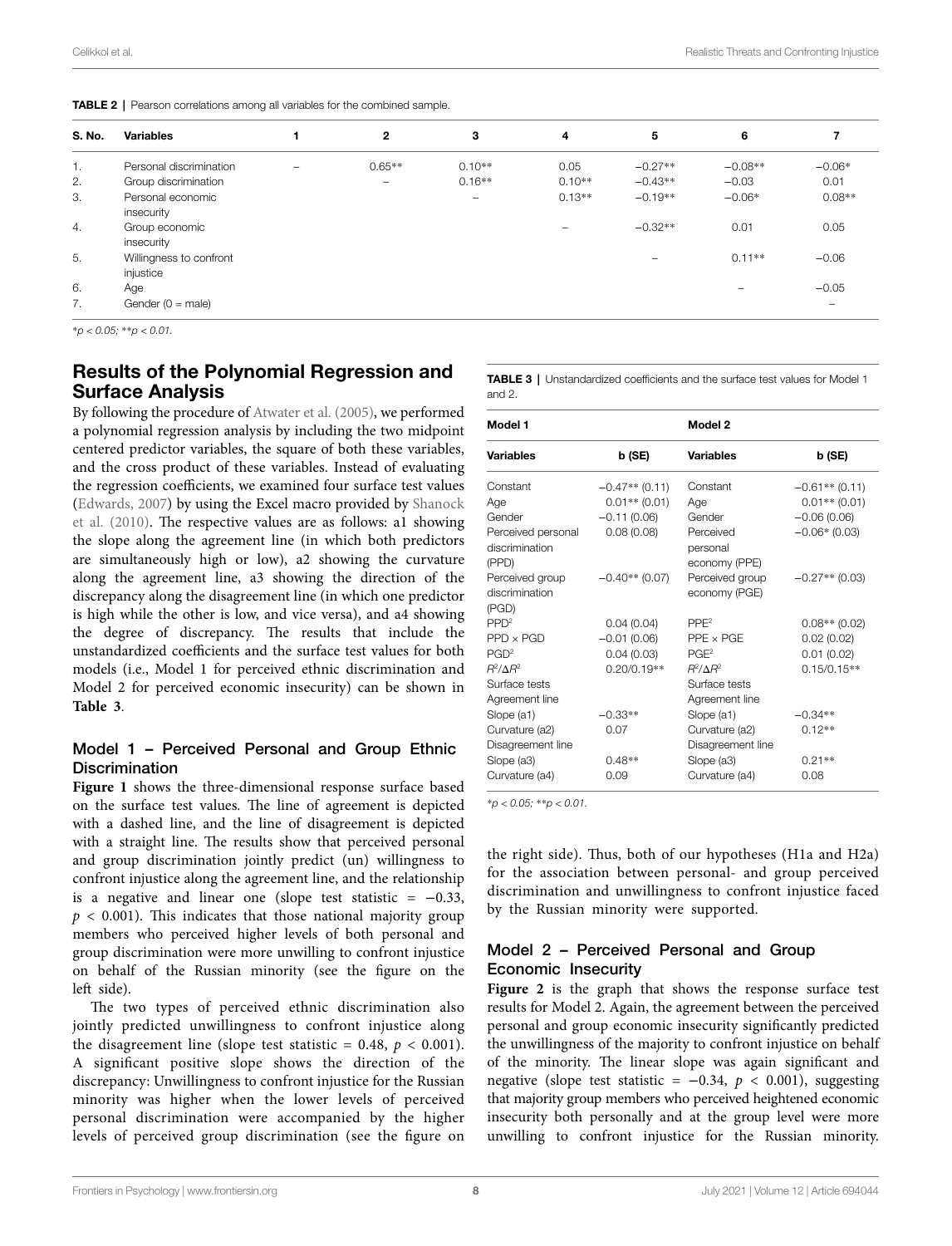



The curvature test statistics along the agreement line were also significant and positive (a2 =  $0.12$ ,  $p < 0.01$ ), pointing toward a slight upward curve along the agreement line. The curve was especially visible toward the unwillingness (or right corner of the figure) – the sharp decline in willingness to confront injustice stops and turns to a straighter line after the midpoint of the scale. This suggests that unwillingness to confront injustice increases significantly with both personal and group perceptions of economic situation changing from perceived economic security into average standing.

Similar to Model 1, the relationship between the two types of perceived economic insecurity and willingness to confront injustice was also significant along the line of disagreement – unwillingness to confront injustice was higher among those who perceived heightened group, but less personal economic insecurity (slope test statistic =  $0.21$ ,  $p < 0.001$ ). The curvature along the line of disagreement was also marginally significant (curvature test statistic =  $0.08$ ,  $p = 0.056$ ), pointing to a convex

surface and suggesting that the willingness to confront injustice decreases toward the midpoint of both scales. In other words, those who perceived their personal economic insecurity and their country's economic insecurity as similar, and those who perceived more group but less personal economic insecurity were similarly reluctant to confront injustice (see the figure on the right side). Again, both of our hypotheses H1b and H2b were supported.

#### Country-Specific Results

As the next step, we explored country-specific results for either of the two models. We re-ran the polynomial regression analysis for all three countries separately. Model 1, in which perceived personal and group discrimination were the predictors, both predictors were significant in all the three countries; Estonia,  $R^2 = 0.11$ ,  $F(7, 434) = 7.70$ ,  $p < 0.001$ ; Finland,  $R^2 = 0.32$ ,  $F(7,196) = 13.17$ ,  $p < 0.001$ ; and Norway,  $R^2 = 0.13$ ,  $F(7,366) = 7.93$ ,  $p < 0.001$ . However, some differences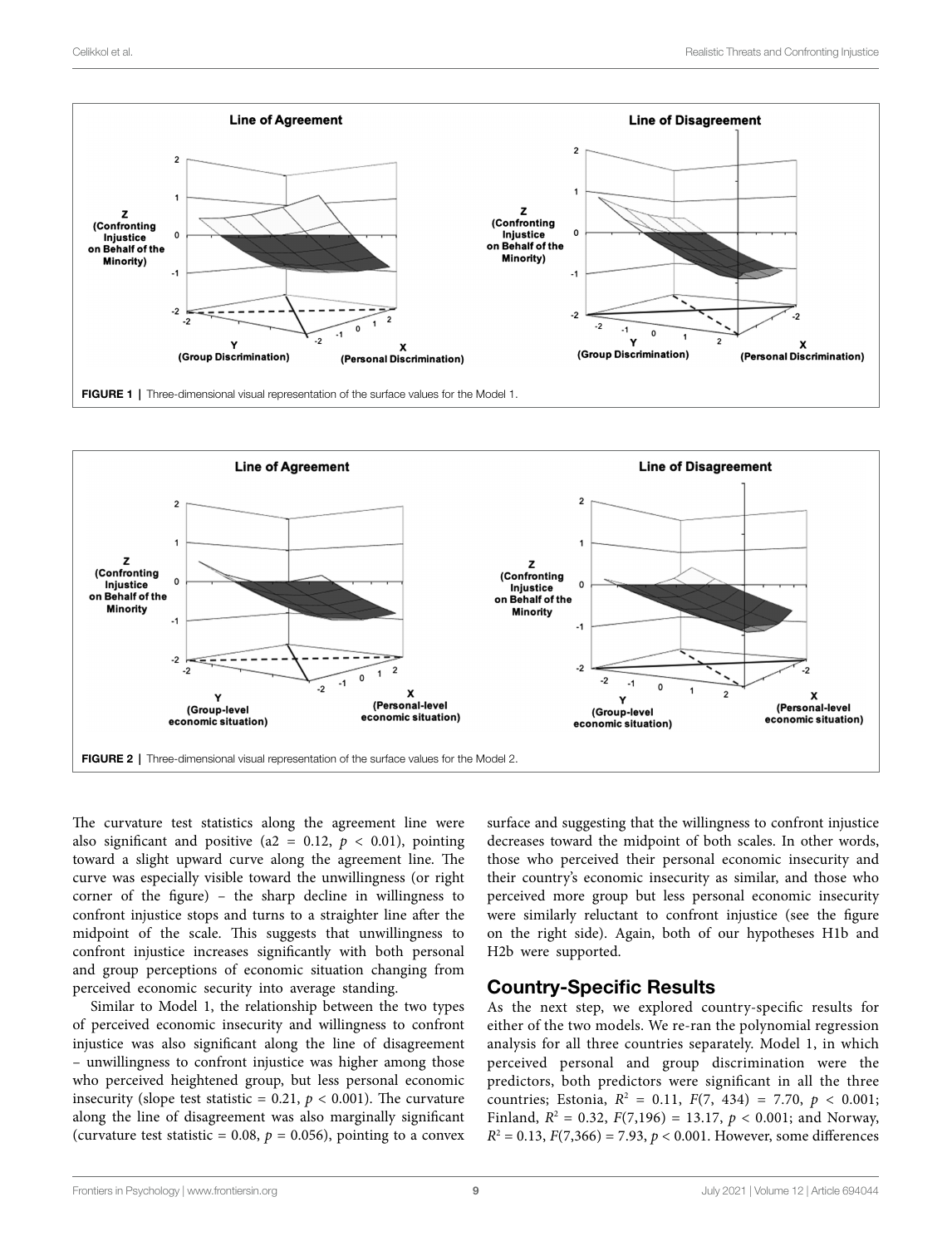were observed when it came to the country-specific response surface analysis. In Estonia, the agreement between perceived personal and group ethnic discrimination significantly predicted unwillingness to confront injustice linearly (slope test statistic  $= -0.31, p < 0.001$ ). The curvature test statistic was also significant  $(-0.06, p = 0.01)$ , suggesting that the Estonians who perceived moderate to no personal and group discrimination were equally willing to confront injustice. While the disagreement between the two discrimination types did not significantly predict the outcome, the direction of the relationship was the same as in the overall model (slope test statistic =  $0.21$ ,  $p = 0.192$ ; curvature test statistic = 0.11,  $p = 0.313$ ). In Finland, in line with the overall model, the agreement between perceived personal and group discrimination significantly and linearly predicted the outcome. Still, the relationship was a negative one (slope test statistic =  $-0.51$ ,  $p < 0.001$ ). However, the disagreement between the two types of discrimination did not significantly predict unwillingness to confront injustice (slope test statistic  $= 0.04$ ,  $p = 0.911$ ). Finally, in Norway, the two predictors significantly predicted the outcome along the agreement line only curvilinearly (curvature test statistic =  $0.15$ ,  $p = 0.001$ ), suggesting that those Norwegians who perceived either high or low level of both types of discrimination were less unwilling to confront injustice compared to those who perceive moderate levels of both types of discrimination. The relationship along the disagreement line did not significantly predict the outcome (slope test statistic =  $0.34, p = 0.096$ ).

Model 2, in which perceived personal and group economic insecurities were the predictors, was significant for Finland,  $R^2 = 0.13$ ,  $F(7,191) = 4.19$ ,  $p < 0.001$  and for Norway,  $R^2 = 0.04$ ,  $F(7,394) = 2.36, p = 0.01$  but not for Estonia,  $R^2 = 0.02$ ,  $F(7,437) = 1.27$ ,  $p = 0.27$ . In Finland, the two predictors were not associated with unwillingness to confront injustice along the agreement line. Like in the overall model, they significantly and positively predicted the outcome along the disagreement line (slope test statistic =  $0.37$ ,  $p = 0.001$ ). In Norway, all of the test statistics were in the same direction as the significant tests of the overall model, although none of them reached significance.

To conclude, we obtained evidence that there are simultaneous effects of perceived personal and group realistic threats in terms of ethnic discrimination (Model 1) and economic insecurity (Model 2) on majorities' unwillingness to confront injustice. Notably, the results showed a cumulative effect of majority members' perceptions of personal and group threats on their unwillingness to support minority groups. Although some of the slope tests did not reach statistical significance, the directions of almost all the associations in the country-specific models generally aligned with the associations found in the overall model. The exploration of between-country differences produced two notions about Norway and Estonia, which we will discuss in the concluding section.

#### **DISCUSSION**

This study sought to uncover threat-related mechanisms that may underlie advantaged majority group members' unwillingness to confront injustice on behalf of disadvantaged minority groups of Russian speakers in Estonia, Finland, and Norway. In line with Stephan and Renfro's (2002) arguments, we distinguished between personal and group threats (Taylor et al., 1994; Postmes et al., 1999). We argued that perceived personal and group realistic threats, namely ethnic discrimination and economic insecurity, could explain national majority members' unwillingness to confront injustice on behalf of the minority group (see Stephan and Stephan, 2000).

#### Strengths of the Current Study

Our results showed that perceptions of high levels of ethnic discrimination in all three countries studied and perceptions of economic insecurity in Finland and Norway predicted more unwillingness to confront injustice on behalf of the Russian minority when these threats accumulated (i.e., were perceived both personally and on behalf of the in-group). Thus, our first hypothesis was confirmed, supporting previous research showing how cumulative, multifaceted realistic threats may exacerbate negative intergroup outcomes (see DiPrete and Eirich, 2006; Renvik et al., 2018). Previous research often linked discrimination experiences with outgroup negativity (e.g., Jasinskaja-Lahti et al., 2018) and with the willingness to engage in various forms of collective action to support and promote the rights of the in-group (SIMCA; van Zomeren et al., 2011) among minority groups. Our findings suggest that perceived ethnic discrimination – be it targeted to an individual personally or toward one's in-group – may also hinder majority group members' willingness to promote equal rights of disadvantaged groups. Furthermore, perceptions of not being economically better-off than Russian-speaking minority group members (Runciman, 1966; Jetten et al., 2015) also predicted the unwillingness of national majority group members to confront injustice for the minority group. Indeed, perceptions of the outgroup doing economically better as compared to the standing of the national majority may motivate the advantaged group members to withdraw their support from any actions that would make a change to the current social order in which the advantaged group has a higher status and more power (Jetten, 2019; Li, 2019).

With our methodological approach, we were also able to identify patterns of relationship between perceived personal and group threats that specifically predicted the majority's unwillingness to confront injustice on behalf of the minority. While both perceived personal and group threats were jointly associated with unwillingness to confront injustice, for both ethnic discrimination and economic insecurity, threats toward the in-group were important predictors of unwillingness to confront injustice on behalf of the minority group. When the in-group was perceived to be doing fine, perceived personal threats did not prevent the majority group from supporting the minority Russian-speaking immigrants. In reverse, the perception of being personally advantaged and perceiving one's in-group to be in a worse situation predicted reluctance to stand up against social inequality faced by minority Russian-speakers. These findings are also in line with previous research that showed that group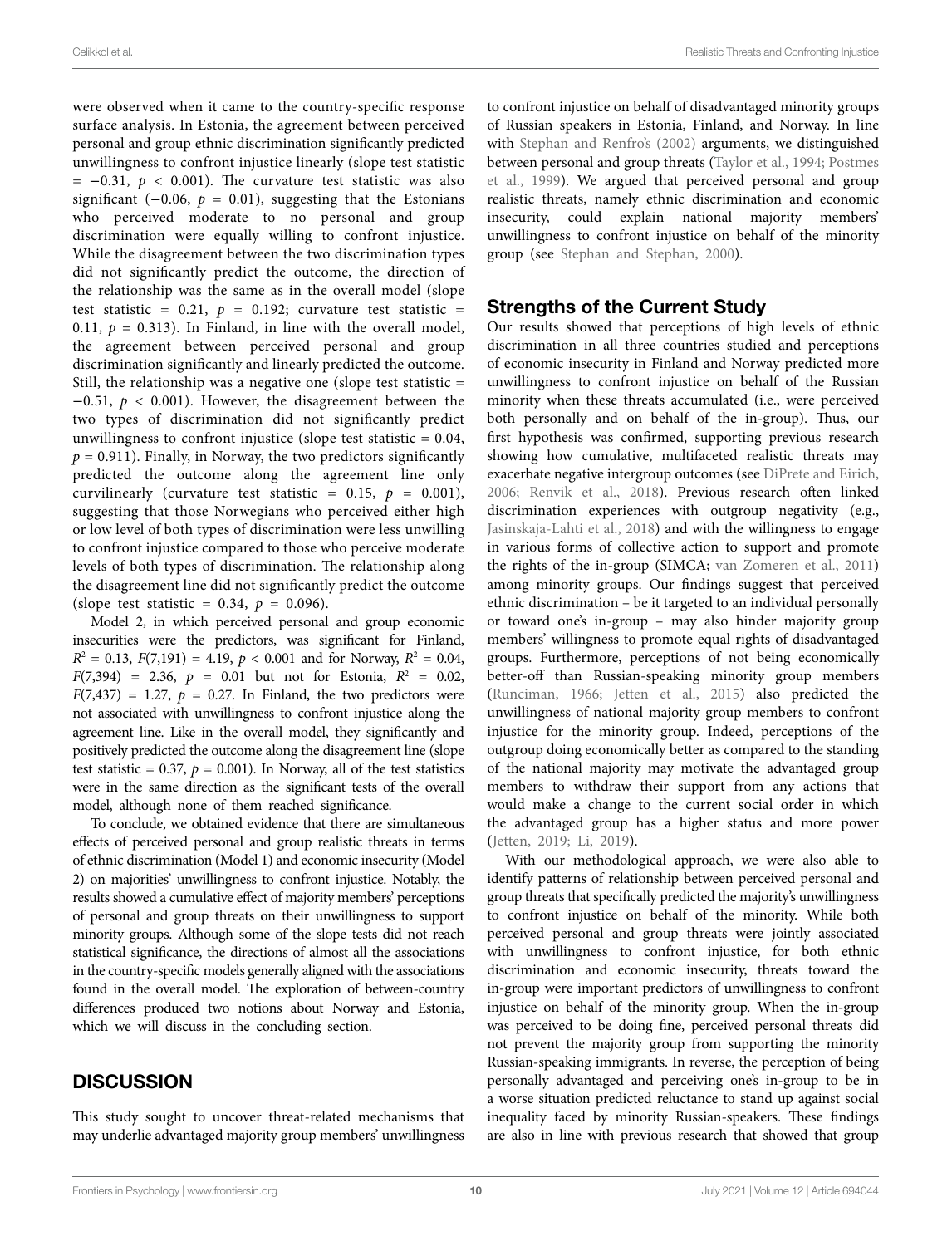disadvantage is perceived to a higher degree than personal disadvantage (e.g., Taylor et al., 1990) and that when social identities and intergroup tensions are made salient, people react on an intergroup level (Tajfel and Turner, 1979; see also Guimond and Dubé-Simard, 1983; Pettigrew and Meertens, 1995; Pettigrew et al., 2008; Sassenberg and Woltin 2009).

Furthermore, previous research on relative gratification suggested that feelings of being better-off than the outgroup may increase negativity and hostility toward the outgroup due to the perception of threat and fear of future loss (Guimond and Dambrun, 2002; Jetten et al., 2015). Our findings, however, are in line with SIT (Tajfel and Turner, 1979): It is not only the lack of perceived personal and group ethnic discrimination but also perceived economic security of the individual and the in-group that were linked to more readiness to confront injustice. When majority group members feel that their own and their in-group's status are safe, they "can afford" to supporting the minority's actions to promote their in-group's status (e.g., Turner and Reynolds, 2001; Jetten, 2019). Another explanation of these results might be that perceiving to be wealthier than the disadvantaged group may make advantaged group members realize and condemn this violation of the moral convictions against social inequality (van Zomeren et al., 2011).

It is important to recognize that while we were primarily interested in general social-psychological processes and concerned with national majorities' willingness to confront injustice toward ethnic minorities, the status and the history of Russian-speakers vary in the three countries studied. Nevertheless, our countryspecific results showed that the statistically significant surface test values were in the same direction as in the overall model. Of the significant models, the most considerable variation was found in Norway. Norwegians who perceived moderate levels of both types of discrimination were the ones who were most reluctant to confront injustice for Russian immigrants in Norway. This reluctance may be rooted in the strong Norwegian cultural value of maintaining "peace and quiet" around them (Gullestad, 1992). Norwegians tend to avoid conflictual interactions when differences are perceived as big. In other words, Norwegians with moderate perceptions of ethnic discrimination see no reason to act and possibly increase intergroup conflict but to let things remain as they are. It should also be noted that the Russian-speaking immigrant community in Norway is not very sizeable compared with the sizes in the two other countries, Estonia and Finland. Combined with the economic prosperity of Norway, these differences are probably reflected in the lower levels of perceived threats (both personal and group based), a weaker association between perceived intergroup threats, and negativity toward this minority group in the Norwegian context. Another interesting difference was found in Estonia, where cumulative economic insecurity did not predict reactions toward the Russian-speaking minority. We assume that this is due to the considerable size of the established Russian-speaking minority and their challenges with cultural integration to the society (see, e.g., Kruusvall et al., 2009). It is possible that more cultural than economic insecurities drive the reactions of the national majority group members toward the Russian-speaking minority in Estonia.

Related to the latter point, in future research, it would be fruitful to include perceived symbolic threats, and this may be a better reflection of problems in the area of cultural integration. Further, we recognize that while perceived economic insecurity and perceived discrimination can be regarded as threats to the in-group's positive distinctiveness and value, respectively (see Branscombe et al., 1999), they are only two forms of social identity threats. Future studies would benefit from focusing on majority groups' solidarity toward minorities together with other types of perceived threats. Finally, while our study focused mainly on perceived threats and *unwillingness* to help the minority outgroup, it would be interesting to focus also on more positive mechanisms behind *willingness* or readiness to help, such as those related to intergroup empathy (see, e.g., Vanman, 2016).

#### Limitations

Despite the clarity of our findings, the limitations of the study cannot be overlooked. Firstly, all four predictors were either assessed with single items or with two-item measures, which are not optimal on psychometric grounds. It is also important to point out that while the personal economic insecurity item was a question that directly assessed the current economic situation of the participant, group economic insecurity was assessed with an item that includes a clear comparison between the in-group (majority) and the outgroup (Russian-speaking minority). While it would have been optimal to have matched the personal and group items, the two items separately measured perceptions of personal and group economic insecurity, our approach fits very well with our overall research aims. Lastly, it should be noted that the design of the study is cross-sectional, and any notion of causal association should be done cautiously. Our assumptions and hypotheses were drawn from both classical theories, and several studies that have found a causal link between feelings of disadvantage and collective action.

It is also important to justify why we limited our attention to willingness to confront injustice and ignored participation in other forms of collective action, such as participation in social protests and demonstrations. The concept of "speaking out" when confronting unfairness has been previously acknowledged in the study of behavioral intentions by Louis et al. (2007). The two items that were adapted from the willingness to participate in the collective action scale of Simon et al. (1998) were previously used as a subscale of willingness to confront injustice by Jasinskaja-Lahti et al. (2018). We proceeded with using the adapted two-item confronting injustice scale due to Russian immigrants/minorities not being a specific, clear-cut group with determined political agendas in Nordic countries and Estonia. More active forms of collective action, such as signing petitions and protest participation, are not very common among them (Jasinskaja-Lahti et al., 2018). Still, Russian immigrants and minorities face high levels of discrimination in these countries, and not only themselves but also all members of the larger society need to be supportive of and engaged in publicly confronting injustice toward others. Thus, for having a contextually appropriate scale, we chose to use the two items that we believe tap into the willingness to confront injustice on behalf of the disadvantaged.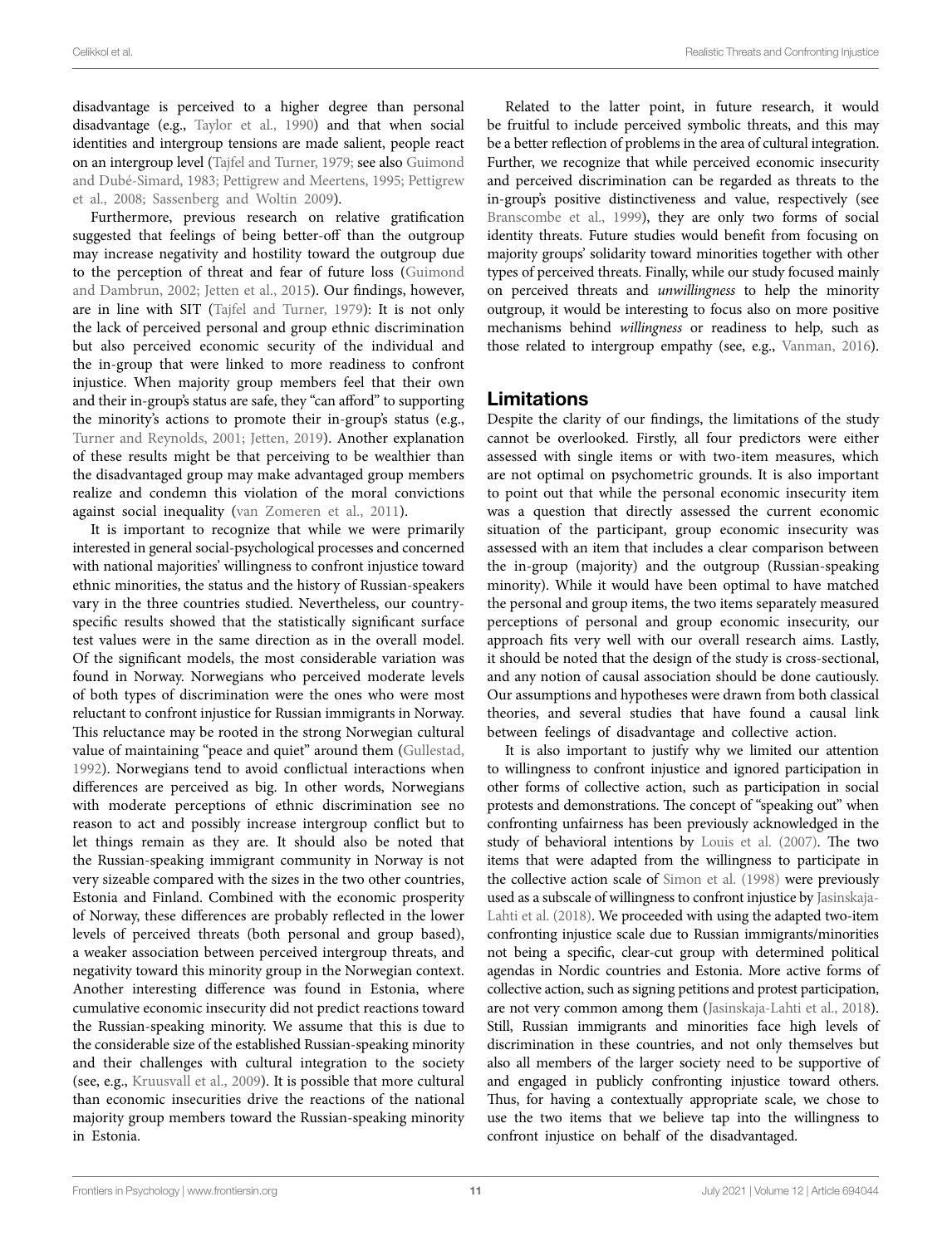# **CONCLUSION**

Perhaps, the most significant contribution of this study is the recognition of some critical underlying mechanisms (i.e., perceived ethnic discrimination and economic insecurity) that can lead to advantaged group members' unwillingness to confront injustice on behalf of the minority. Furthermore, our results have some theoretical implications by showing the prominent role of group evaluations as a predictor of disadvantaged minority group support and also the importance of focusing on possible non-linear associations between personal and group threats on the one hand and collective action intentions on the other hand. Additionally, we found that perceptions of heightened personal and group realistic threats cumulatively led to more unwillingness to confront injustice. Our study emphasized the importance of recognizing both personal and group evaluations and how group threats play a crucial role in the unwillingness to confront injustice on behalf of the disadvantaged. With our results, we point out that to move toward a more equal society, we need to better understand the psychological obstacles that make national majorities more unwilling to strive for social equality. The task is crucial, as these groups have much power over minorities' integration and social cohesion in society.

# DATA AVAILABILITY STATEMENT

The datasets presented in this study can be found in online repositories. The names of the repository/repositories and accession number(s) can be found at: <https://osf.io/p7d96/>.

## **REFERENCES**

- Atwater, L., Waldman, D., Ostroff, C., Robie, C., and Johnson, K. M. (2005). Self–other agreement: comparing its relationship with performance in the U.S. and Europe. *Int. J. Sel. Assess.* 13, 25–40. doi: [10.1111/j.0965-075X.2005.00297.x](https://doi.org/10.1111/j.0965-075X.2005.00297.x)
- Aure, M. (2011). Borders of Understanding: Re-making Frontiers in the Russian– Norwegian Contact Zone. Ethnopolitics. *Ethnopolitics*. 10:2, 171–186. doi: [10.1080/17449057.2011.570981](https://doi.org/10.1080/17449057.2011.570981)
- Bagci, S. C., and Çelebi, E. (2017). Cross-group friendships and outgroup attitudes among Turkish-Kurdish ethnic groups: does perceived interethnic conflict moderate the friendship-attitude link? *J. Appl. Soc. Psychol.* 47, 59–73. doi: [10.1111/jasp.12413](https://doi.org/10.1111/jasp.12413)
- Barrington, L. (1995). Nations, states, and citizens: an explanation of the citizenship policies in Estonia and Lithuania. *Rev. Cent. East Eur. Law* 21, 103–148. doi: [10.1163/157303595X00066](https://doi.org/10.1163/157303595X00066)
- Bergmann, B. R. (1999). The continuing need for affirmative action. *Q. Rev. Econ. Finance* 39, 757–768. doi: [10.1016/S1062-9769\(99\)00027-7](https://doi.org/10.1016/S1062-9769(99)00027-7)
- Berry, J. W. (ed.) (2017). *Mutual Intercultural Relations*. Cambridge: Cambridge University Press.
- Berry, J. W., Phinney, J. S., Sam, D. L., and Vedder, P. (eds.) (2006). *Immigrant Youth in Cultural Transition: Acculturation, Identity, and Adaptation Across National Contexts*. Mahwah, NJ, USA: Lawrence Erlbaum.
- Boeri, T., Hanson, G., and McCormick, B. (eds.) (2002). *Immigration Policy and the Welfare System*. Oxford: Oxford University Press.
- Branscombe, N. R., Ellemers, N., Spears, R., and Doosje, B. (1999). "The context and content of social identity threat," in *Social Identity: Context, Commitment, Content*. eds. N. Ellemers, R. Spears and B. Doosje (New Jersey: Wiley-Blackwell), 35–58.

## ETHICS STATEMENT

All procedures performed in studies involving human participants were in accordance with the ethical standards of the Academy of Finland, and with the 1964 Helsinki Declaration and its later amendments or comparable ethical standards. The patients/ participants provided their written informed consent to participate in this study.

# AUTHOR CONTRIBUTIONS

GC has produced the initial and revised drafts of the manuscript, has led the writing and revision processes, and conducted the main statistical analysis. IJ-L and TR have made substantial contributions to the theoretical introduction and the discussion of the manuscript. GC, IJ-L, and TR contributed to the theoretical concept, design of the study, the interpretation of the data. RV and DS have contributed to collecting the data and commenting on the final version of the manuscript as they saw appropriate. All authors contributed to the article and approved the submitted version.

# FUNDING

The Finnish part of this research was supported by the Academy of Finland (SINI project 1267981) and the KONE Foundation (SOPU project 4704917) of IJ-L. The Estonian and Norwegian parts of the research were supported by the EEA funding through the Research Council of Norway (grant EMP 168).

- Brysk, A., and Wehrenfennig, D. (2010). 'My brother's keeper'? Inter-ethnic solidarity and human rights. *Stud. Ethn. Natl.* 10, 1–18. doi: [10.1111/j.1754-9469.2010.01067.x](https://doi.org/10.1111/j.1754-9469.2010.01067.x)
- Burgard, T., Kasten, N., and Bosnjak, M. (2019). Participation in online surveys in psychology. A meta-analysis. ZPID (Leibniz Institute for Psychology Information). doi: [10.23668/psycharchives.2473](https://doi.org/10.23668/psycharchives.2473)
- Burhan, O. K., and van Leeuwen, E. (2016). Altering perceived cultural and economic threats can increase immigrant helping. *J. Soc. Issues* 72, 548–565. doi: [10.1111/josi.12181](https://doi.org/10.1111/josi.12181)
- Celikkol, G., Mähönen, T. A., and Jasinskaja-Lahti, I. (2017). The interplay between objective and subjective ethnocultural diversity in predicting intergroup relations. *J. Ethn. Migr. Stud.* 43, 1399–1416. doi: [10.1080/1369183X.](https://doi.org/10.1080/1369183X.2016.1238758) [2016.1238758](https://doi.org/10.1080/1369183X.2016.1238758)
- Cottrell, C. A., and Neuberg, S. L. (2005). Different emotional reactions to different groups: a sociofunctional threat-based approach to "prejudice". *J. Pers. Soc. Psychol.* 88, 770–789. doi: [10.1037/0022-3514.88.5.770](https://doi.org/10.1037/0022-3514.88.5.770)
- Crosby, F. (1984). The denial of personal discrimination. *Am. Behav. Sci.* 27, 371–386. doi: [10.1177/000276484027003008](https://doi.org/10.1177/000276484027003008)
- Dambrun, M., Taylor, D. M., McDonald, D. A., Crush, J., and Méot, A. (2006). The relative deprivation gratification continuum and the attitudes of South Africans toward immigrants: a test of the V-curve hypothesis. *J. Pers. Soc. Psychol.* 91, 1032–1044. doi: [10.1037/0022-3514.91.6.1032](https://doi.org/10.1037/0022-3514.91.6.1032)
- Denissen, J. J., Bleidorn, W., Hennecke, M., Luhmann, M., Orth, U., Specht, J., et al. (2018). Uncovering the power of personality to shape income. *Psychol. Sci.* 29, 3–13. doi: [10.1177/0956797617724435](https://doi.org/10.1177/0956797617724435)
- DiPrete, T. A., and Eirich, G. M. (2006). Cumulative advantage as a mechanism for inequality: a review of theoretical and empirical developments. *Annu. Rev. Sociol.* 32, 271–297. doi: [10.1146/annurev.soc.32.061604.123127](https://doi.org/10.1146/annurev.soc.32.061604.123127)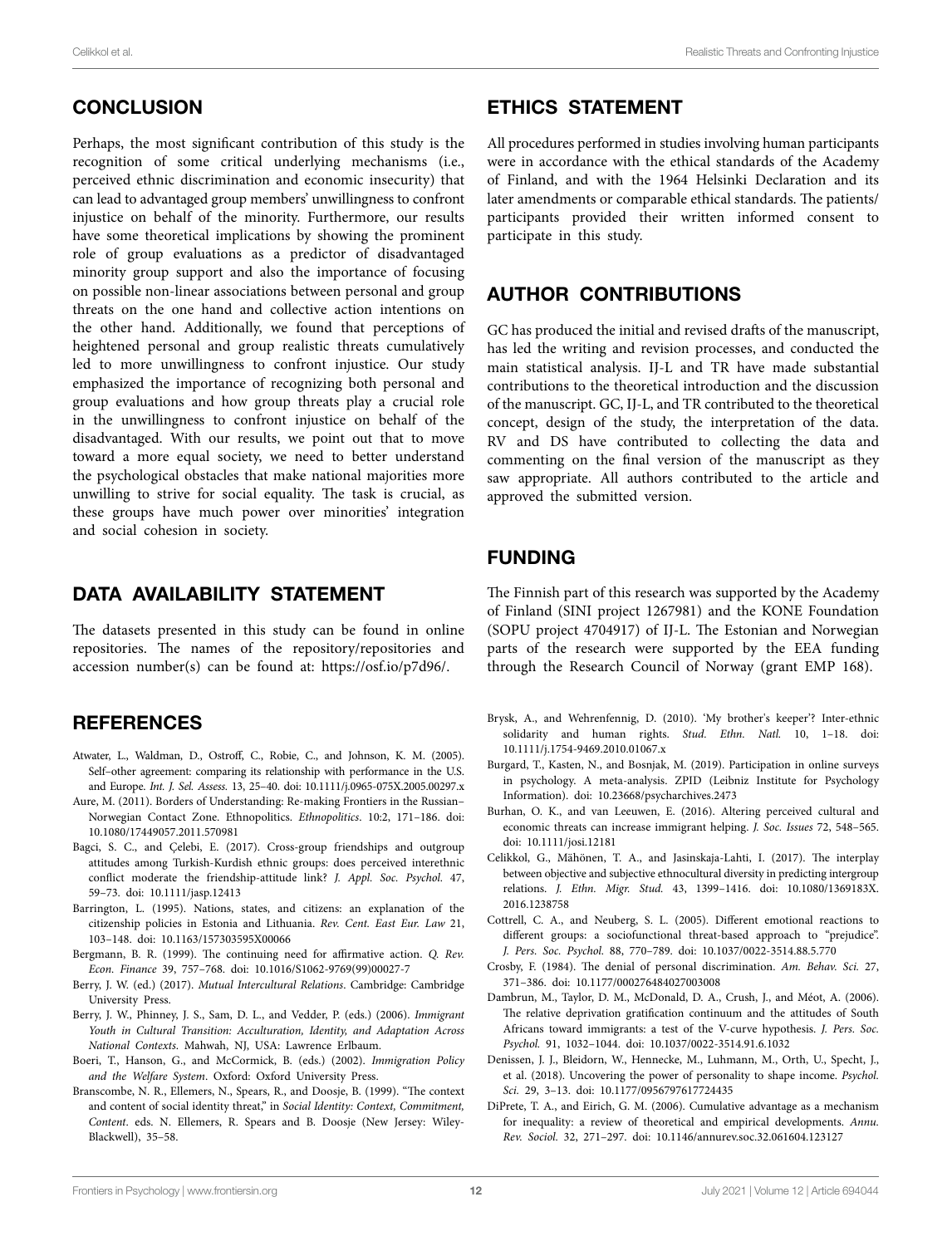- Dover, T. L., Major, B., and Kaiser, C. R. (2016). Members of high-status groups are threatened by pro-diversity organizational messages. *J. Exp. Soc. Psychol.* 62, 58–67. doi: [10.1016/j.jesp.2015.10.006](https://doi.org/10.1016/j.jesp.2015.10.006)
- Dube, L., and Guimond, S. (1986). "Relative deprivation and social protest: the personal-group issue," in *Relative Deprivation and Social Comparison: The Ontario Symposium. Vol. 4*. eds. M. Olson, C. P. Herman and M. P. Zanna (Hillsdale, NJ: Erlbaum), 201–216.
- Duckitt, J. (2001). A dual-process cognitive-motivational theory of ideology and prejudice. *Advances in experimental social psychology*. 33, 41–113. doi: [10.1016/S0065-2601\(01\)80004-6](https://doi.org/10.1016/S0065-2601(01)80004-6)
- Edwards, J. R. (2007). "Polynomial regression and response surface methodology," in *Perspectives on Organizational Fit*. eds. C. Ostroff and T. A. Judge (San Francisco: Jossey-Bass), 361–372.
- Edwards, J. R., and Parry, M. E. (1993). On the use of polynomial regression equations as an alternative to difference scores in organizational research. *Acad. Manag. J.* 36, 1577–1613. doi: [10.5465/256822](https://doi.org/10.5465/256822)
- Esses, V. M., Jackson, L. M., and Armstrong, T. L. (1998). Intergroup competition and attitudes toward immigrants and immigration: an instrumental model of group conflict. *J. Soc. Issues* 54, 699–724. doi: [10.1111/j.1540-4560.1998.](https://doi.org/10.1111/j.1540-4560.1998.tb01244.x) [tb01244.x](https://doi.org/10.1111/j.1540-4560.1998.tb01244.x)
- Ferwerda, J., Flynn, D. J., and Horiuchi, Y. (2017). Explaining opposition to refugee resettlement: the role of NIMBYism and perceived threats. *Sci. Adv.* 3:e1700812. doi: [10.1126/sciadv.1700812](https://doi.org/10.1126/sciadv.1700812)
- Fleenor, J. W., McCauley, C. D., and Brutus, S. (1996). Self-other rating agreement and leader effectiveness. *Leadersh. Q.* 7, 487–506. doi: [10.1016/S1048-9843](https://doi.org/10.1016/S1048-9843(96)90003-X) [\(96\)90003-X](https://doi.org/10.1016/S1048-9843(96)90003-X)
- Flemmen, A. B. (2008). Transnational marriages–empirical complexities and theoretical challenges. An exploration of intersectionality. *Nordic J. Femin. Gen. Res.* 16, 114–129. doi: [10.1080/08038740802140244](https://doi.org/10.1080/08038740802140244)
- Grigoryev, D., Batkhina, A., van de Vijver, F., and Berry, J. W. (2020). Towards an integration of models of discrimination of immigrants: from ultimate (functional) to proximate (sociofunctional) explanations. *J. Int. Migr. Integr.* 21, 667–691. doi: [10.1007/s12134-019-00677-w](https://doi.org/10.1007/s12134-019-00677-w)
- Grofman, B. N., and Muller, E. N. (1973). The strange case of relative gratification and potential for political violence: the V-curve hypothesis. *Am. Polit. Sci. Rev.* 67, 514–539. doi: [10.2307/1958781](https://doi.org/10.2307/1958781)
- Guimond, S., and Dambrun, M. (2002). When prosperity breeds intergroup hostility: the effects of relative deprivation and relative gratification on prejudice. *Personal. Soc. Psychol. Bull.* 28, 900–912. doi: [10.1177/014616720](https://doi.org/10.1177/014616720202800704) [202800704](https://doi.org/10.1177/014616720202800704)
- Guimond, S., and Dubé-Simard, L. (1983). Relative deprivation theory and the Quebec nationalist movement: the cognition–emotion distinction and the personal–group deprivation issue. *J. Pers. Soc. Psychol.* 44, 526–535. doi: [10.1037/0022-3514.44.3.526](https://doi.org/10.1037/0022-3514.44.3.526)
- Gullestad, M. (1992). *The Art of Social Relations: Essays on Culture, Social Action and Everyday Life in Modern Norway*. Oxford: Oxford University Press.
- Hasbún López, P., Martinović, B., Bobowik, M., Chryssochoou, X., Cichocka, A., Ernst-Vintila, A., et al. (2019). Support for collective action against refugees: the role of national, European, and global identifications, and autochthony beliefs. *Eur. J. Soc. Psychol.* 49, 1439–1455. doi: [10.1002/ejsp.2608](https://doi.org/10.1002/ejsp.2608)
- Heyse, P. (2010). Deconstructing fixed identities: an intersectional analysis of Russian speaking female marriage migrants' self-representations. *J. Intercult. Stud.* 31, 65–80. doi: [10.1080/07256860903487661](https://doi.org/10.1080/07256860903487661)
- Inglehart, R. F., and Norris, P. (2016). *Trump, Brexit, and the rise of populism: economic have-nots and cultural backlash. Harvard Kennedy School Faculty Research Working Paper Series RWP16-026*.
- Jackson, L. M., and Esses, V. M. (2000). Effects of perceived economic competition on people's willingness to help empower immigrants. *Group Process. Intergroup Relat.* 3, 419–435. doi: [10.1177/1368430200003004006](https://doi.org/10.1177/1368430200003004006)
- Jaakkola, M. (2000). "Finnish attitudes towards immigrants in 1987-1999,". *Finnish Yearbook of Population Research*. 36, 129–161. doi: [10.23979/fypr.44951](https://doi.org/10.23979/fypr.44951)
- Jasinskaja-Lahti, I., Celikkol, G., Renvik, T. A., Eskelinen, V. E., Vetik, R., and Sam, D. (2018). When psychological contract is violated: revisiting the rejection-disidentification model of immigrant integration. *J. Soc. Polit. Psychol.* 6, 484–510. doi: [10.5964/jspp.v6i2.890](https://doi.org/10.5964/jspp.v6i2.890)
- Jasinskaja-Lahti, I., Liebkind, K., and Solheim, E. (2009). To identify or not to identify? National dis-identification as an alternative reaction to perceived ethnic discrimination. *Appl. Psychol.* 58, 105–128. doi: [10.1111/j.1464-0597.2008.](https://doi.org/10.1111/j.1464-0597.2008.00384.x) [00384.x](https://doi.org/10.1111/j.1464-0597.2008.00384.x)
- Jetten, J. (2019). The wealth paradox: prosperity and opposition to immigration. *Eur. J. Soc. Psychol.* 49, 1097–1113. doi: [10.1002/ejsp.2552](https://doi.org/10.1002/ejsp.2552)
- Jetten, J., Mols, F., and Postmes, T. (2015). Relative deprivation and relative wealth enhances anti-immigrant sentiments: the v curve re-examined. *PLoS One* 10:e0139156. doi: [10.1371/journal.pone.0139156](https://doi.org/10.1371/journal.pone.0139156)
- Kluegel, J., and Bobo, L. (2001). "Perceived group discrimination and policy attitudes: the sources and consequences of the race and gender gaps," in *Urban Inequality: Evidence From Four Cities*. eds. A. O'Connor, C. Tilly and L. D. Bobo (New York: Russell Sage Foundation), 163–216.
- Kotzur, P. F., Schäfer, S. J., and Wagner, U. (2019). Meeting a nice asylum seeker: intergroup contact changes stereotype content perceptions and associated emotional prejudices and encourages solidarity-based collective action intentions. *Br. J. Soc. Psychol.* 58, 668–690. doi: [10.1111/bjso.12304](https://doi.org/10.1111/bjso.12304)
- Kruusvall, J., Vetik, R., and Berry, J. W. (2009). The strategies of inter-ethnic adaptation of Estonian Russians. *Stud. Trans. States Soc.* 1, 3–24. Available at: <https://nbn-resolving.org/urn:nbn:de:0168-ssoar-364001>
- Lenhard, W., and Lenhard, A. (2014). *Hypothesis Tests for Comparing Correlations* Available at: <https://www.psychometrica.de/correlation.html>. Bibergau (Germany): Psychometrica.
- LeVine, R. A., and Campbell, D. T. (1972). *Ethnocentrism: Theories of Conflict, Ethnic Attitudes, and Group Behavior*. New York: Wiley.
- Li, M. (2019). Priming mediated vicarious intergroup contact: how narrative focus influences attitude changes toward gay people, same-sex family, and social dominance. *Imagin. Cogn. Pers.* 39, 151–174. doi: [10.1177/02762](https://doi.org/10.1177/0276236618810203) [36618810203](https://doi.org/10.1177/0276236618810203)
- Louis, W. R., Duck, J. M., Terry, D. J., Schuller, R. A., and Lalonde, R. N. (2007). Why do citizens want to keep refugees out? Threats, fairness and hostile norms in the treatment of asylum seekers. *Eur. J. Soc. Psychol.* 37, 53–73. doi: [10.1002/ejsp.329](https://doi.org/10.1002/ejsp.329)
- Mallett, R., Huntsinger, J. R., Sinclair, S., and Swim, J. (2008). Seeing through their eyes: when majority group members take collective action on behalf of an outgroup. *Group Process. Intergroup Relat.* 11, 451–470. doi: [10.1177/1368430208095400](https://doi.org/10.1177/1368430208095400)
- Mayda, A. (2006). Who is against immigration? A cross-country investigation of individual attitudes toward immigrants. *Rev. Econ. Stat.* 88, 510–530. doi: [10.1162/rest.88.3.510](https://doi.org/10.1162/rest.88.3.510)
- Mols, F., and Jetten, J. (2017). *The Wealth Paradox. Economic Prosperity and the Hardening of Attitudes*. Cambridge, UK: Cambridge University Press.
- Munkejord, M. C. (2017). Local and transnational networking among female immigrant entrepreneurs in peripheral rural contexts: perspectives on Russians in Finnmark, Norway. *Eur. Urban Reg. Stud.* 24, 7–20. doi: [10.1177/09697764](https://doi.org/10.1177/0969776415587122) [15587122](https://doi.org/10.1177/0969776415587122)
- Norton, M. I., and Sommers, S. R. (2011). Whites see racism as a zero-sum game that they are now losing. *Perspect. Psychol. Sci.* 6, 215–218. doi: [10.1177/1745691611406922](https://doi.org/10.1177/1745691611406922)
- Nulty, D. D. (2008). The adequacy of response rates to online and paper surveys: what can be done?. *Assessment and Evaluation in Higher Education*. 33, 301–314. doi: [10.1080/02602930701293231](https://doi.org/10.1080/02602930701293231)
- Pettigrew, T. F., Christ, O., Wagner, U., Meertens, R. W., Van Dick, R., and Zick, A. (2008). Relative deprivation and intergroup prejudice. *J. Soc. Issues* 64, 385–401. doi: [10.1111/j.1540-4560.2008.00567.x](https://doi.org/10.1111/j.1540-4560.2008.00567.x)
- Pettigrew, T. F., and Meertens, R. W. (1995). Subtle and blatant prejudice in Western Europe. *Eur. J. Soc. Psychol.* 25, 57–75. doi: [10.1002/ejsp.2420250106](https://doi.org/10.1002/ejsp.2420250106)
- Postmes, T., Branscombe, N. R., Spears, R., and Young, H. (1999). Comparative processes in personal and group judgments: resolving the discrepancy. *J. Pers. Soc. Psychol.* 76, 320–338. doi: [10.1037/0022-3514.76.2.320](https://doi.org/10.1037/0022-3514.76.2.320)
- Quinn, K. A., Roese, N. J., Pennington, G. L., and Olson, J. M. (1999). The personal/group discrimination discrepancy: the role of informational complexity. *Personal. Soc. Psychol. Bull.* 25, 1430–1440. doi: [10.1177/0146167299259008](https://doi.org/10.1177/0146167299259008)
- Reimer, N. K., Becker, J. C., Benz, A., Christ, O., Dhont, K., Klocke, U., et al. (2017). Intergroup contact and social change: implications of negative and positive contact for collective action in advantaged and disadvantaged groups. *Personal. Soc. Psychol. Bull.* 43, 121–136. doi: [10.1177/0146167216676478](https://doi.org/10.1177/0146167216676478)
- Renvik, T. A., Brylka, A., Konttinen, H., Vetik, R., and Jasinskaja-Lahti, I. (2018). Perceived status and national belonging: the case of Russian speakers in Finland and Estonia. *Int. Rev. Soc. Psychol.* 31, 1–10. doi: [10.5334/irsp.149](https://doi.org/10.5334/irsp.149)
- Runciman, W. G. (1966). *Relative Deprivation and Social Justice: A Study of Attitudes to Social Inequality in Twentieth-Century England*. Berkeley: University of California Press.